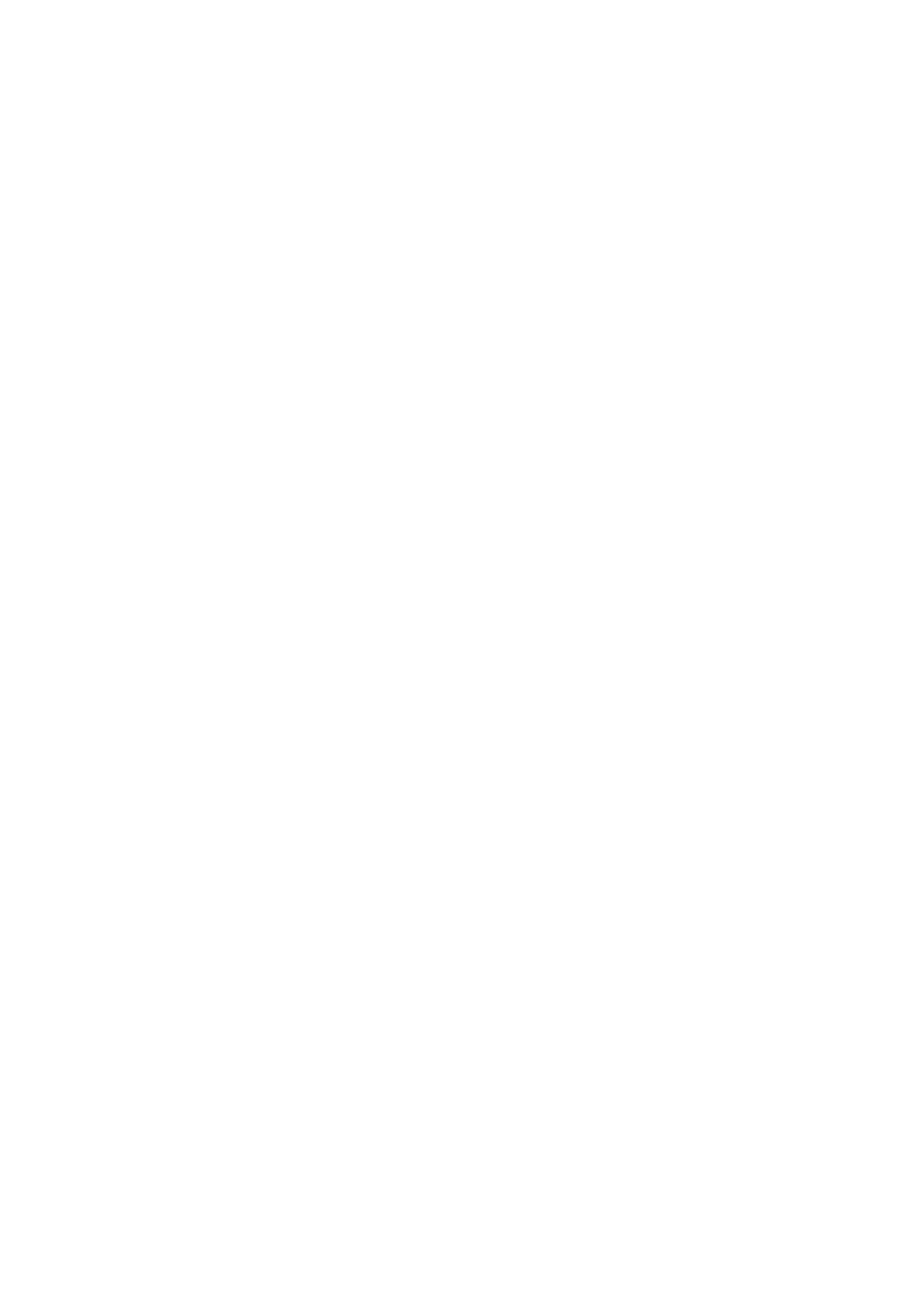## **Treaty**

## **on the Formation of a Joint Savings Bank Organization**

between the State of Hesse, represented by its Minister-President and

the Free State of Thuringia, represented by its Minister-President

of 10 March 1992, (Gazette of the Laws and Ordinances of the State of Hesse Folio I p. 190, Gazette of the Laws and Ordinances of the Free State of Thuringia Folio I p. 291) last amended by the Treaty of 20 June 2008 (Gazette of the Laws and Ordinances of the State of Hesse Folio I p. 983, Gazette of the Laws and Ordinances of the Free State of Thuringia Folio I p. 217).

This is a translation of the consolidated version of the Treaty that incorporates all previous amendments. The translation and the consolidated text are for information purposes only. The only authoritative text is the version published in German in the respective Gazette of the Laws and Ordinances together with all subsequent amendments.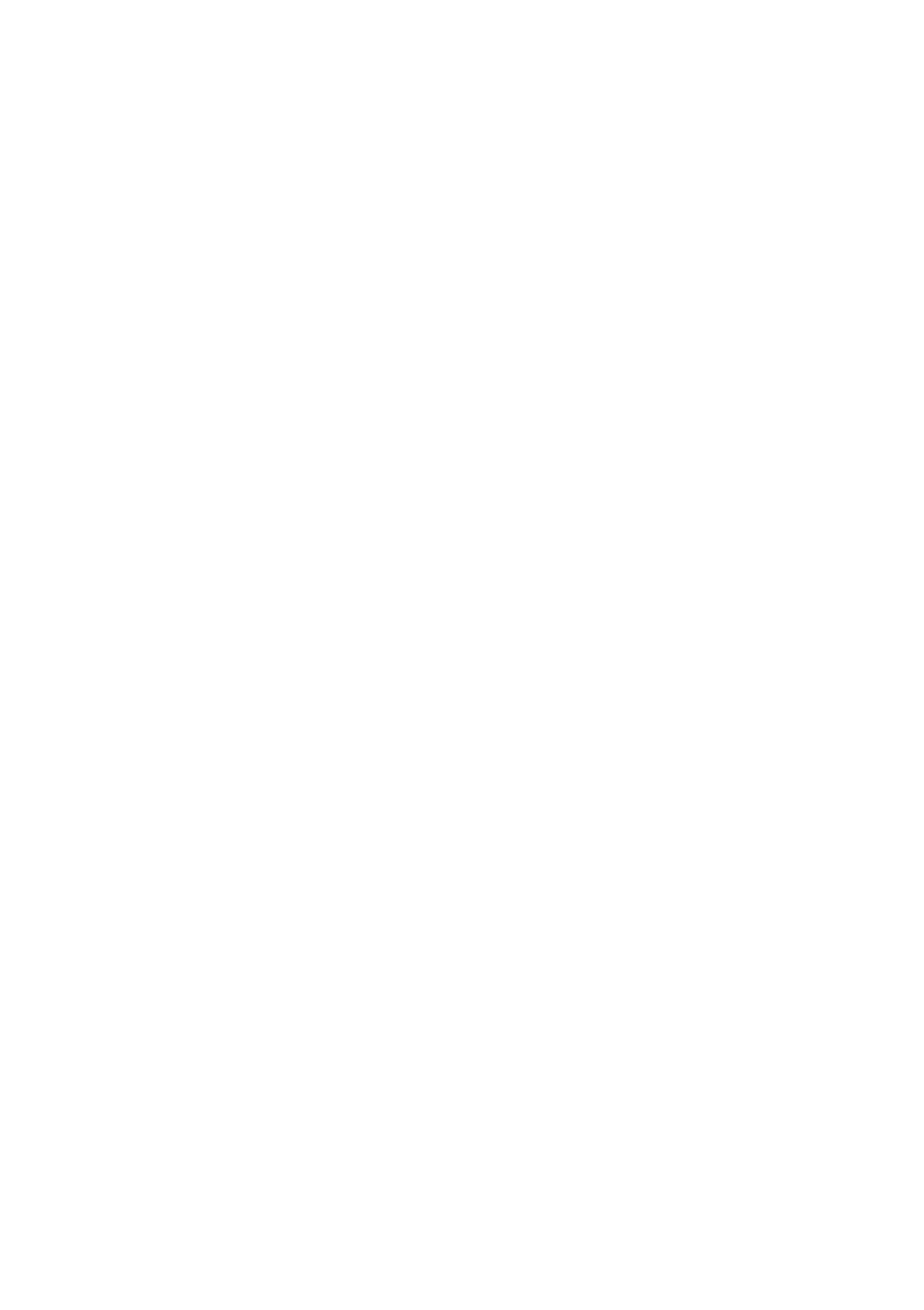The contracting parties have agreed, in view of the manifold and in some instances long-standing ties between the present Federal States of Hesse and Thuringia, to create, with the aim of

- improving the efficiency of the Sparkassen in Thuringia over the short term,
- increasing possibilities for the further development of the Sparkassen in both Federal States, and
- contributing to the development of a common economic area over the medium term,

a joint savings bank organization for Hesse and Thuringia, to the advantage of the population and the economy of the two Federal States as well as of the Sparkassen and their municipal Owners. This organization shall include a joint savings banks and giro association, a joint Landesbank – Girozentrale, a legally dependent or independent home loan and savings institution and the insurance companies (S-Finanzgruppe Hessen-Thüringen). Giving expression of equal partnership, state supervision shall be exercised by mutual agreement.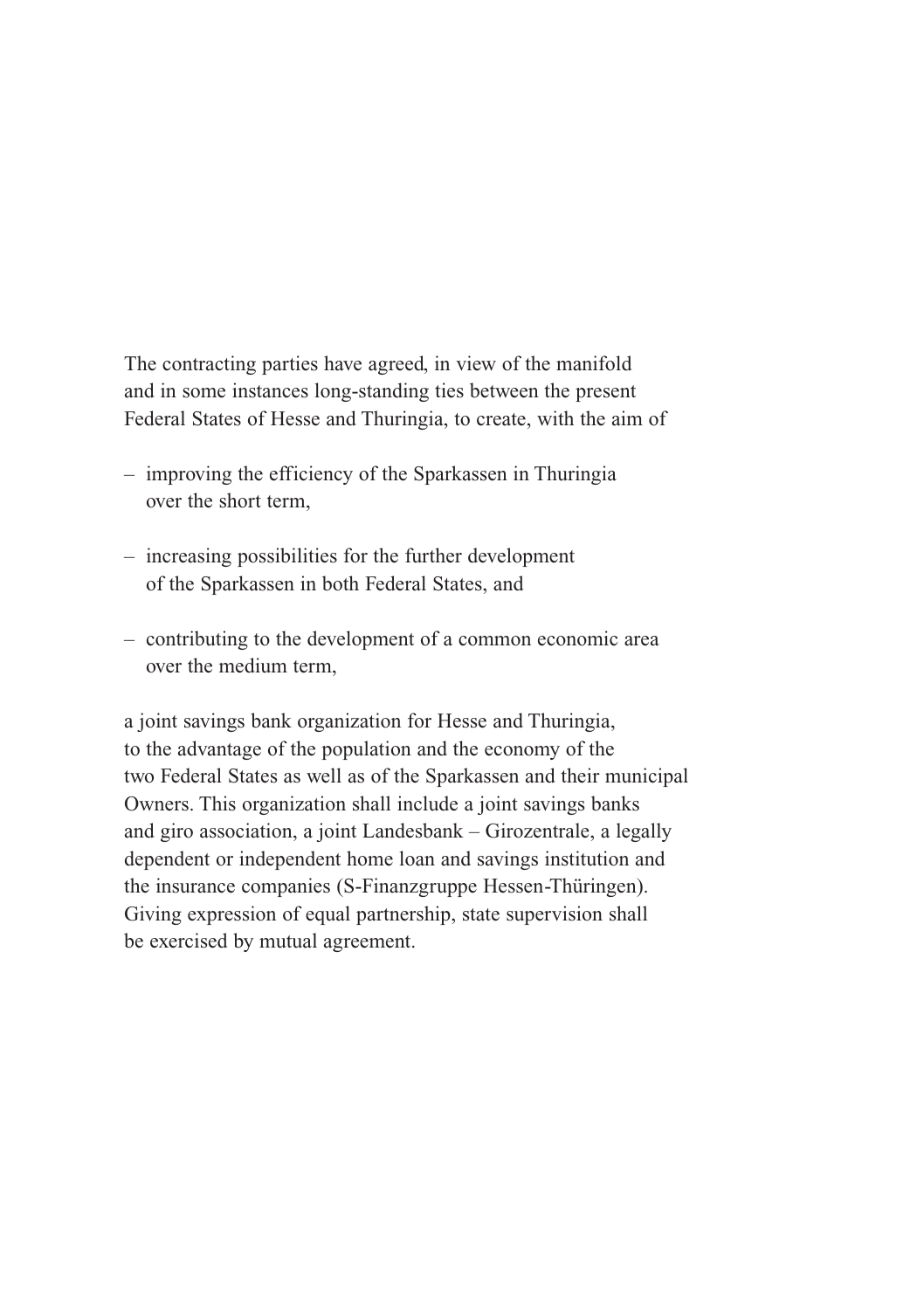Therefore the contracting parties have entered into the following

## **Agreement**

## **Part I, Chapter A**

## **Savings Banks and Giro Association Hesse-Thuringia**

#### **Section 1**

(1) The contracting parties agree that the Hessian Savings Banks and Giro Association, a public entity in Frankfurt am Main, shall continue to exist as a joint institution of the municipal Sparkassen and their Owners in the Federal States of Hesse and Thuringia, being joined by the Thuringian Sparkassen and their Owners.

(2) The Association shall be named "Sparkassen- und Giroverband Hessen-Thüringen" (Savings Banks and Giro Association Hesse-Thuringia) (hereinafter referred to as the "Association"). The territory covered by the Association includes the Federal States of Hesse and Thuringia. Its registered offices are in Frankfurt am Main and Erfurt. Members of the Association are the municipal Sparkassen domiciled in Hesse and Thuringia and their Owners. Private savings banks can be admitted to the Association by contractual agreement, public savings banks and their Owners which are domiciled outside the Federal States of Hesse and Thuringia may become members by way of accession.

(3) It is the responsibility of the Association, on a non-profit basis, to protect and advance the matters of common concern of its member Sparkassen in the fulfilment of their tasks, to promote the Sparkasse sector and the public home loan and savings institutions and insurance companies in line with developments in the financial services industry, to carry out audits at member Sparkassen, to further the training and advanced training of the Sparkassen employees and to support the supervisory authorities by providing expert opinions. In all other respects, the responsibilities, powers and structure of the Association are governed by its Charter.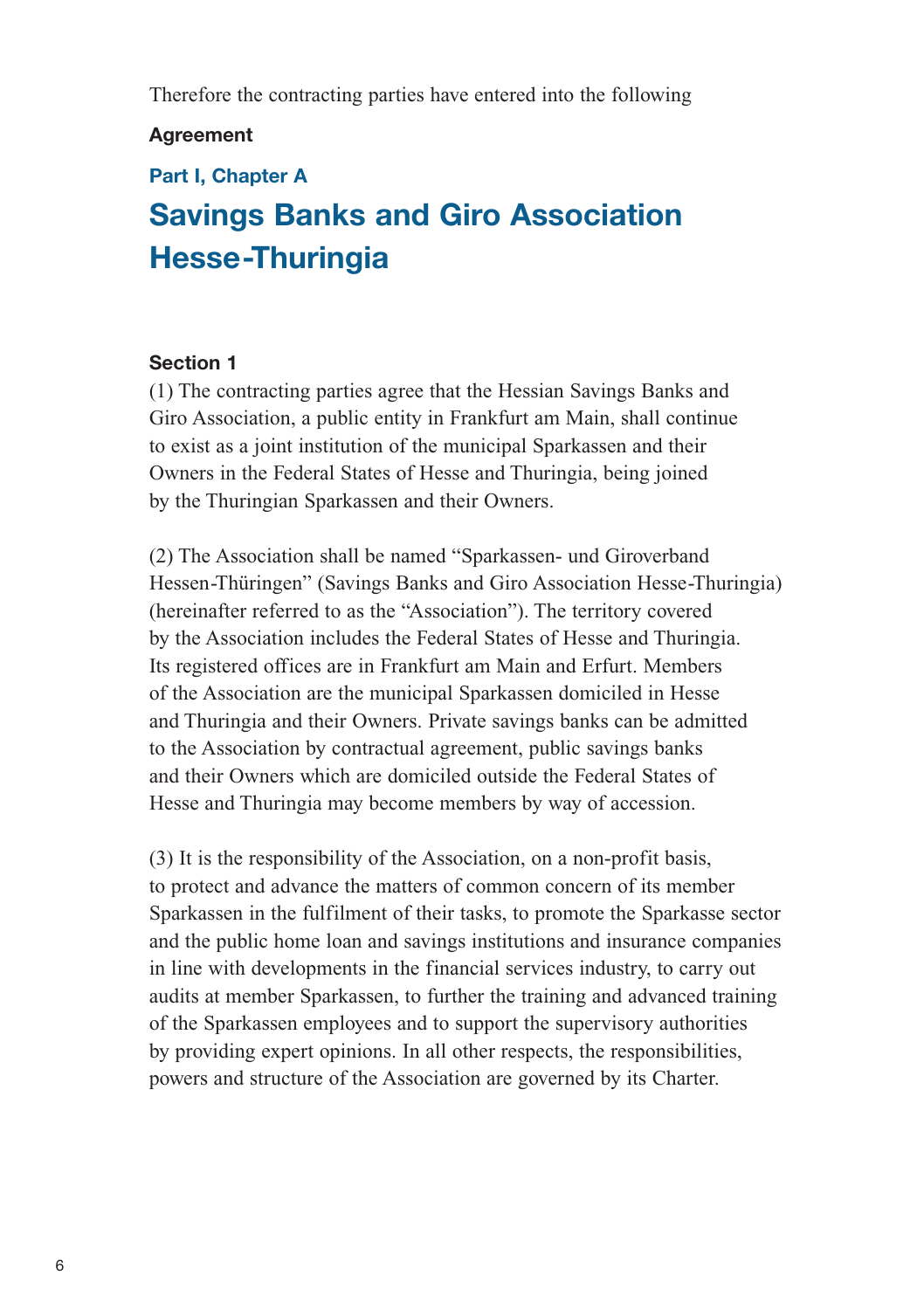**Part I, Chapter A Savings Banks and Giro Association Hesse-Thuringia**

(4) An auditing agency to audit the Sparkassen shall exist within the Association in addition to the administrative office. The Charter of the Association shall require the auditing agency to be registered as an auditor for annual statements of accounts, to be bound by the code of practice laid down by the regulations applying to auditing companies, to comply with the applicable regulations pertaining to the auditing of large companies formed as a Kapitalgesellschaft (stock company) and to conduct the audits without regard to instructions from the executive bodies of the Association. The dismissal of the head of the auditing agency shall be possible only with the consent of the supervisory authority.

- (5) Within the scope of its functions, the Association may
- 1. take a share in a legal entity under public law by making a contribution to its share capital and incurring a liability;
- 2. create, either separately or jointly with other legal entities under public law, independent public or private credit institutions, insurance companies and other financial services corporations by making a contribution to their share capital and incurring a liability or take a share in such institutions, companies or corporations. The formation of such corporations as legally independent private corporations jointly with legal entities under private law shall also be permitted;
- 3. create, either separately or jointly with other legal entities under public law, an independent public or private home loan and savings institution by making a contribution to its share capital and incurring a liability or to take a share in such home loan and savings institution. Sentence 2 of subsection 2 shall apply accordingly;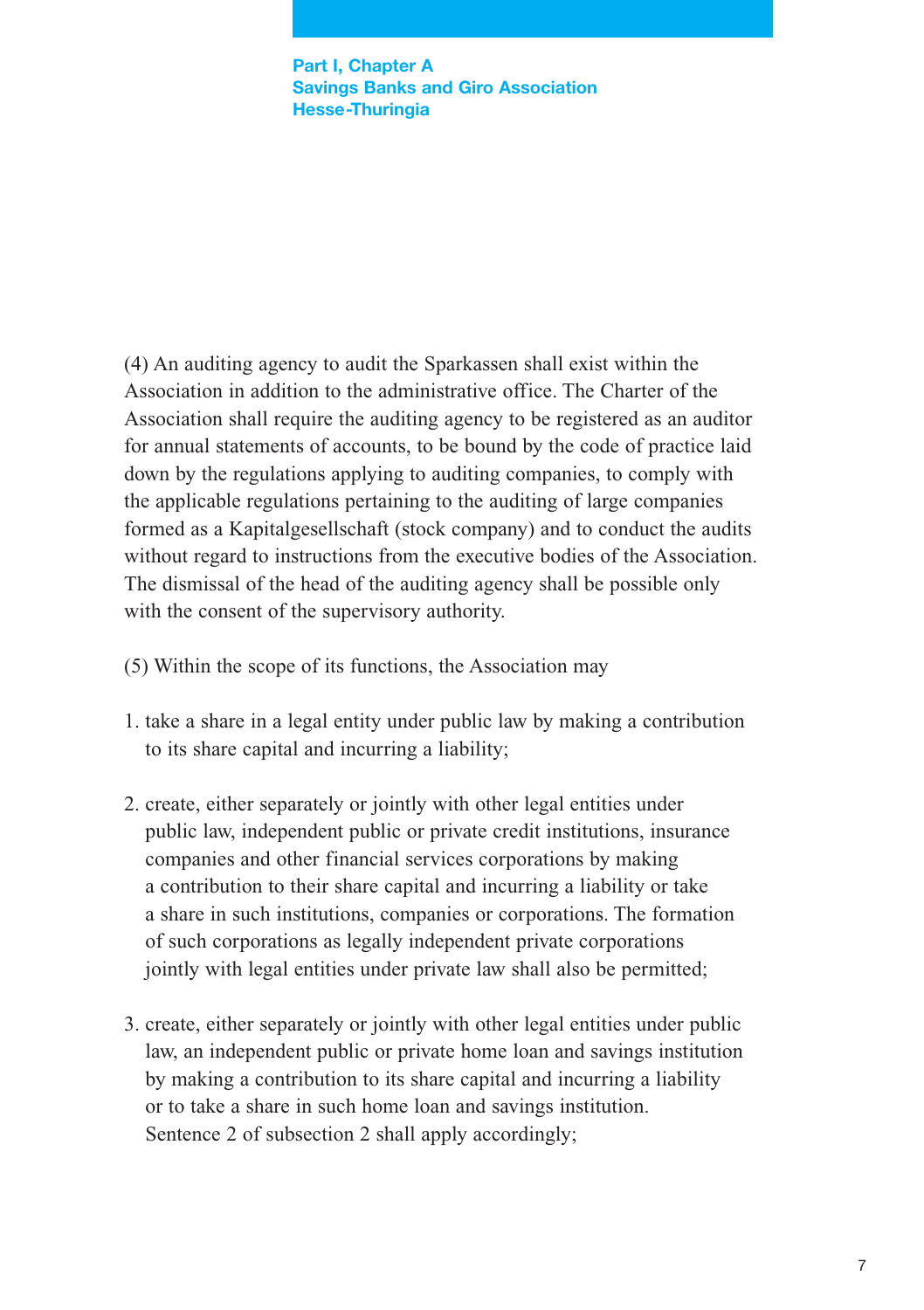- 4. create, either separately or jointly with third-parties, against a majority participation by legal entities under public law, legal entities under public or private law – the latter in so far as they are vested with public authority (Beliehene) – for the partial or complete exercise of the tasks of administering the participation and the corporate management of enterprises belonging to the S-Finanzgruppe Hessen-Thüringen by making a contribution to their share capital and incurring a liability. The Association may, on the basis of a decision taken by the General Meeting of the Association, transfer its share in the capital of Landesbank Hessen-Thüringen – Girozentrale – (para. 1 of Sect. 5) to a legal entity created pursuant to the first sentence of this subsection as a holding company; for the implementation of the above, the procedure for taking a share in the Bank's capital may be determined in the Charter of Landesbank Hessen-Thüringen – Girozentrale –, notwithstanding the rules and regulations set out in Chapter B. The second sentence shall apply accordingly, if and to the extent that the Association takes a share in the capital of or assumes a liability for companies. The supervision of a legal entity under public law created pursuant to subsection 4 is exercised, other legal rules and regulations notwithstanding, by the state supervisory authority responsible for the Association; paras. 1 to 3 of Sect. 2 shall apply accordingly;
- 5. join other bodies or agencies that serve to foster the interests of the member Sparkassen, take a share in such bodies or agencies by making a contribution to their share capital, or create such bodies or agencies by making a contribution to their share capital and incurring a liability.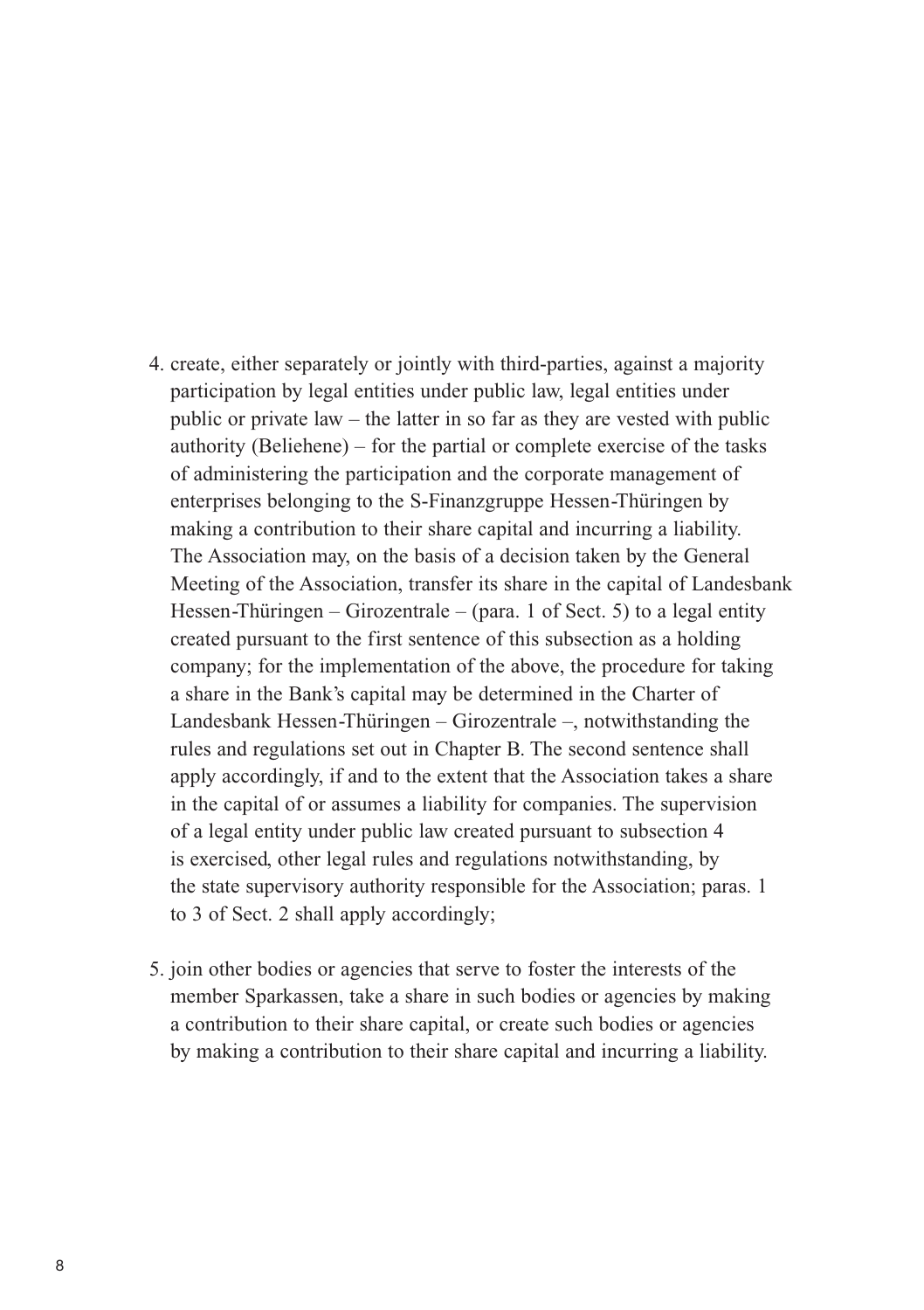**Part I, Chapter A Savings Banks and Giro Association Hesse-Thuringia**

Any measures taken pursuant to subsections 2 to 4 of the first sentence require the approval of the supervisory authority, it must be ensured however that state supervision is not limited thereby. Any measures taken pursuant to subsections 1 and 5 of the first sentence have to be notified in good time to the supervisory authority. In this connection, measures taken pursuant to subsection 5 of the first sentence require approval if the taking of a share or the incurring of a liability amounts to more than ten percent of the stated capital of the Association.

(6) Any amendments to the Charter of the Association have to be decided upon by the General Meeting of the Association in accordance with the procedure laid down in the Charter; such amendments require the approval of the supervisory authority and have to be published in the respective Official Gazettes for the Federal States of Hesse and Thuringia, indicating the approval given. Any such amendments shall take effect, unless another date has been determined, on the day following the latest of the two publications.

## **Section 2**

(1) The state supervision of the Association and its auditing agency is exercised by mutual agreement by the Ministries in Hesse and Thuringia responsible for the supreme supervision of Sparkassen. The responsibility of the supervisory authority shall rotate every four years, beginning in 1992 with Hesse and changing to Thuringia on 1 January 1996. The ministry responsible at any time shall obtain the agreement of the respective other ministry concerning the approval of amendments to the Charter and any other decisions regarding supervision; details shall be laid down in an administrative agreement to be concluded between the two ministries concerned.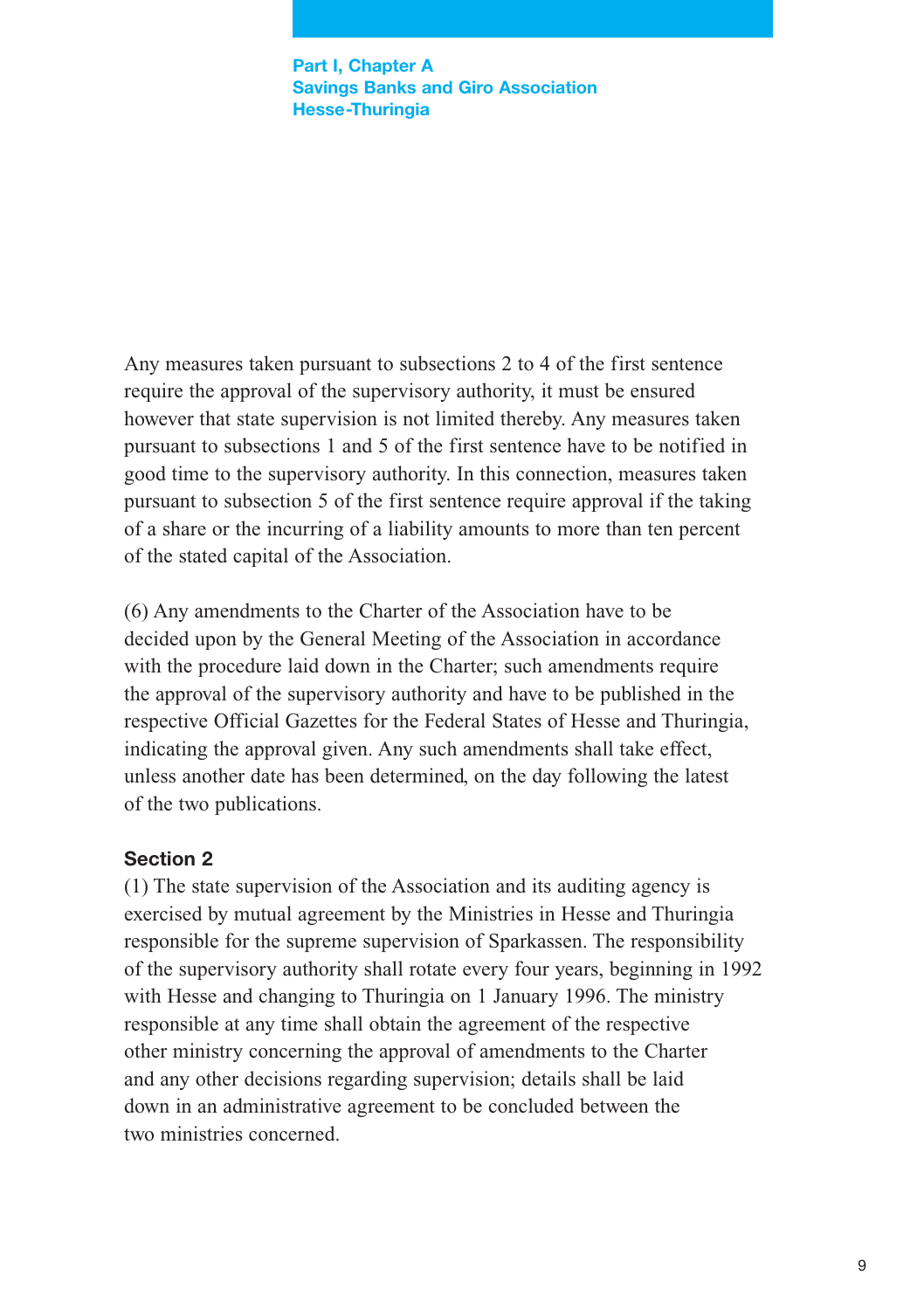(2) The supervisory authority shall ensure that the activities of the Association are exercised in accordance with the law and with its Charter. It shall be authorized to take any measures required to this effect, in particular, it shall be authorized to demand that the Board of the Administration be convened to decide on a particular matter.

(3) The supervisory authority and the respective other ministry shall be invited to attend the General Meetings of the Association.

(4) The supervisory authorities responsible for the Sparkassen in Hesse and Thuringia shall be entitled to use the services of the Association and its auditing agency within the scope of their functions.

(5) The supervisory authority shall monitor compliance by the auditing agency with the requirements imposed by the Charter in accordance with Sect.1 para.4. The supervisory authority may conduct investigations for this purpose and may engage third parties in connection with such investigations and prescribe appropriate measures. If it receives concrete information about breaches of duty from the competent agency of another Member State of the European Union, it must investigate these purported breaches of duty and prescribe appropriate measures. If a serious breach of duty is found to have occurred, it may demand that the Association dismiss the head of the auditing agency. The supervisory authority publishes a programme of work and an activity report concerning the monitoring of the auditing agency every year.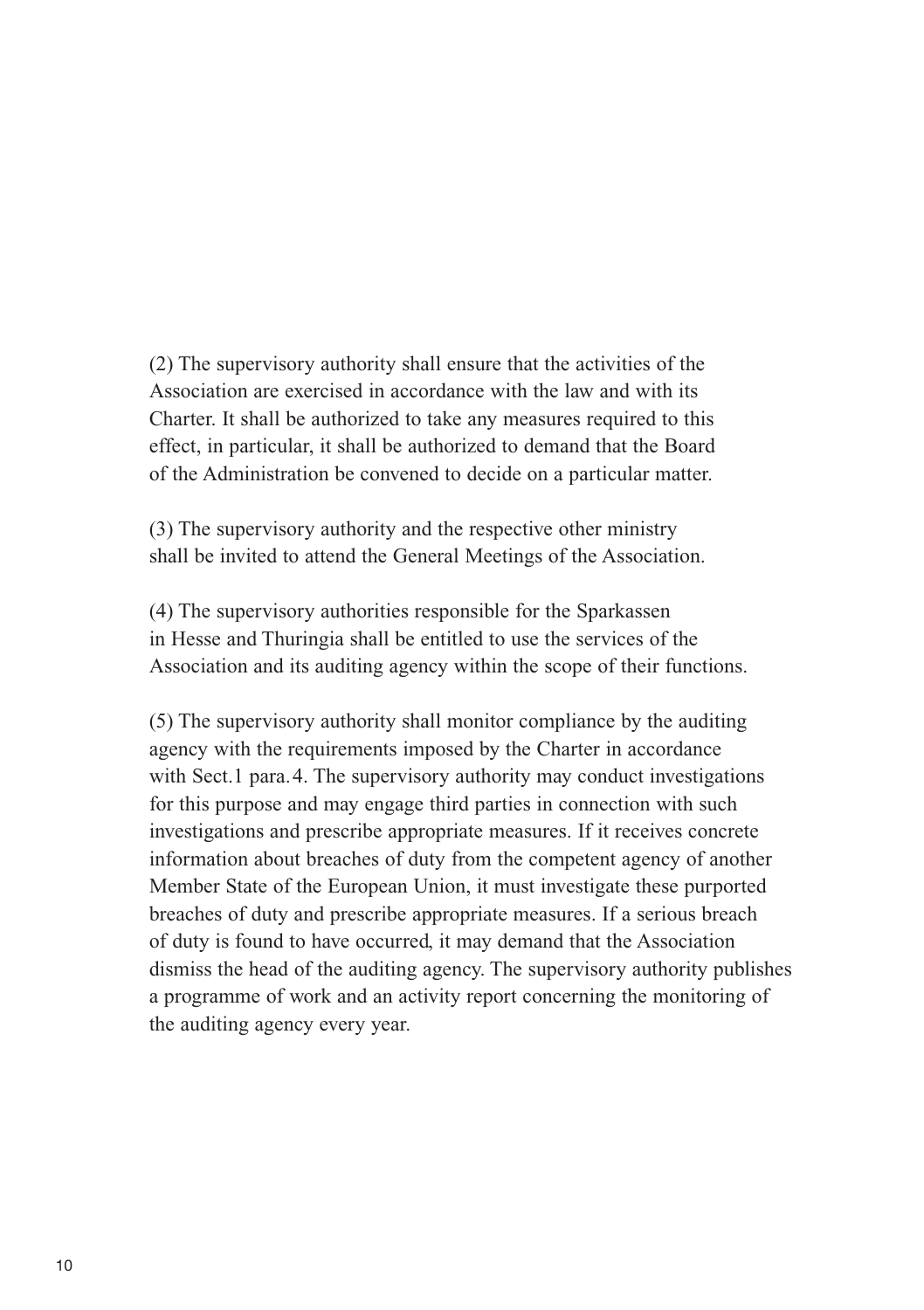**Part I, Chapter A Savings Banks and Giro Association Hesse-Thuringia**

(6) The supervisory function described in para. 5 shall be executed by natural persons who possess suitable expertise in the fields of relevance for the auditing of accounts and who have not, for a period of at least three years prior to being commissioned with the public supervisory function, conducted an audit of accounts, held voting rights in an auditing company, been a member of either an administrative or executive body of an auditing company or been employed by or otherwise connected with an auditing company.

(7) The costs incurred by the engagement of third parties in connection with the execution of this supervisory function shall be borne by the Association.

## **Section 3**

The Savings Banks and Giro Association Hesse-Thuringia shall be entitled to merge with other savings banks and giro associations under public law – also in other German Federal States. A decision on such merger has to be taken by the General Meeting of the Association. Such merger may be effected by way of amalgamation, absorption or formation of a new entity upon universal succession. In the event of a merger by absorption, the Association may be both the absorbing and the absorbed entity. The merger requires the approval of the governments of the Federal States.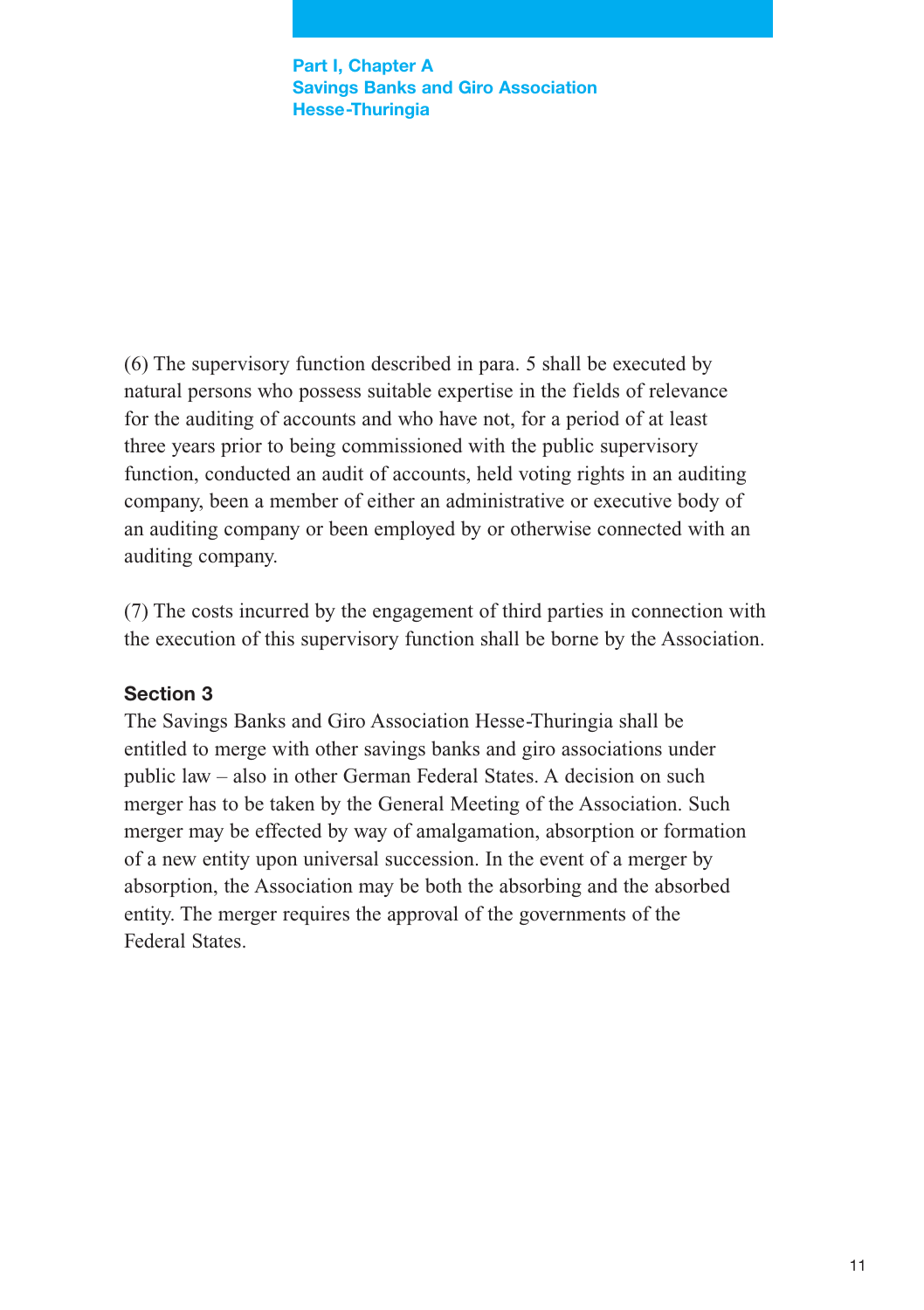## **Chapter B**

# **Landesbank Hessen-Thüringen – Girozentrale –**

### **Section 4**

Hessische Landesbank shall be renamed "Landesbank Hessen-Thüringen – Girozentrale –" (hereinafter referred to as the "Bank"). It is a legal entity under public law. It is authorized to accept trust funds. Its registered offices are in Frankfurt am Main and in Erfurt. The Bank shall be entitled to bear a seal with its name.

## **Section 5**

(1) Owner of the equity capital of the Bank is the Savings Banks and Giro Association Hesse-Thuringia as the Owner of the Bank.

(2) The equity capital may be increased by means of capital contributions or out of the Bank's own funds.

(3) The Owner shall support the Bank in fulfilling its tasks on the understanding that a claim of the Bank against the Owner or a special obligation of the Owner to provide the Bank with funds does not exist.

(4) The Owner can alone, or jointly and severally with other Owners or third parties, undertake guarantees which are limited in time or with fixed amounts against a fee that is in line with the market.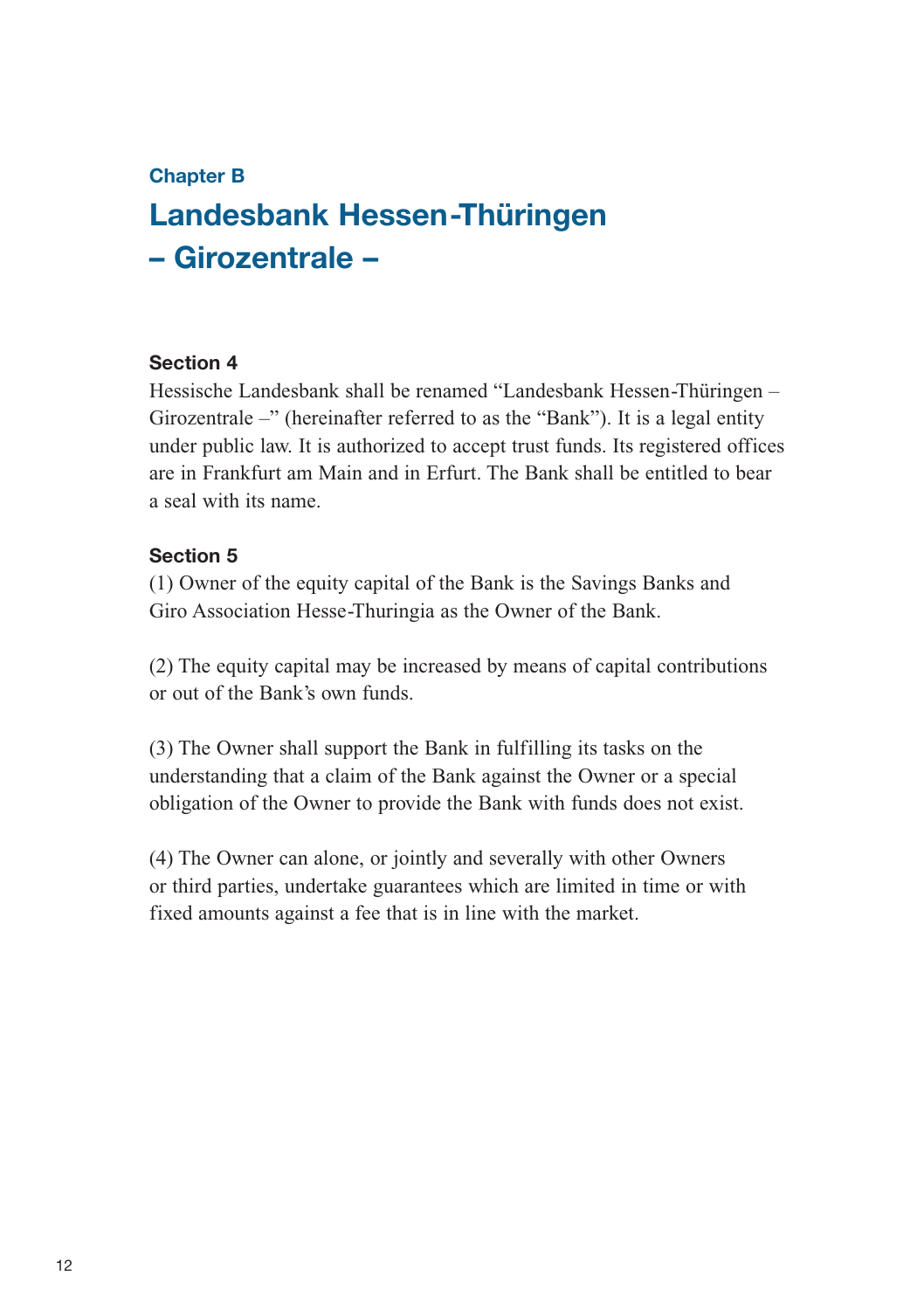## **Section 6**

(1) The Bank is liable for its liabilities with all its assets. The liability of the Owner is limited to the statutory capital.

(2) The Owner of the Bank on 18 July 2005 is liable for the fulfilment of all liabilities of the Bank existing at that point in time. For such liabilities entered into on or before 18 July 2001, the Owner is liable without time limitations; with regard to liabilities entered into after this date and on or before 18 July 2005, the Owner is liable only for those whose maturity does not extend beyond 31 December 2015. The Owner will fulfil immediately its obligations to creditors arising from the statutory guarantee (Gewährträgerhaftung) for liabilities agreed until 18 July 2005, as soon as the Owner has established on maturity of the liabilities in an orderly fashion and in writing that the creditors cannot be satisfied out of the Bank's own resources. Obligations of the Bank arising from its own statutory guarantee or a similar undertaking of liability are agreed and due within the meaning of sentences 1 to 3 at the same point in time as a debt secured by such a liability. Several Owners are liable jointly and severally in proportion to the internal relationship pursuant to the regulation in the Bank's Charter.

(3) The Thuringian Sparkassen and Guarantors shall not be liable for liabilities incurred prior to the entry into force of the present Treaty.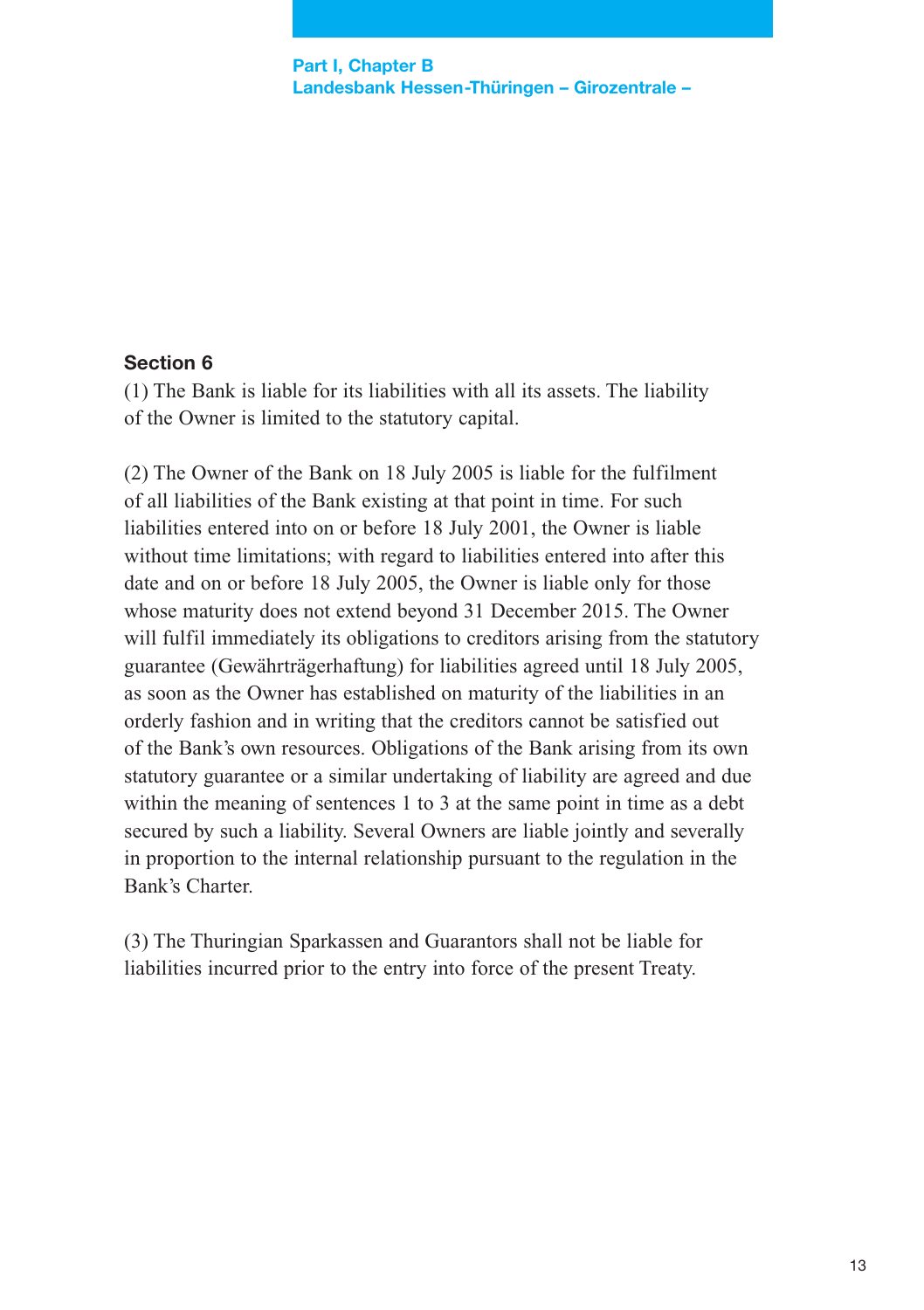(4) For the liabilities of the Bank existing at 31 December 1989, there exists in addition to the statutory guarantee of the Association also the unlimited statutory guarantee of the State of Hesse to the extent that these liabilities cannot be met out of the Bank's assets. The State of Hesse and the Association are jointly and severally liable for such liabilities.

## **Section 7**

(rescinded)

## **Section 8**

(1) The Bank is responsible in particular for fulfilling the functions of a central institution for the Sparkassen and a municipal bank in the Federal States of Hesse and Thuringia. The Bank shall be entitled to issue Pfandbriefe, municipal bonds and other bonds. It shall also be entitled to conduct other banking business and other types of business specified in its Charter, to the extent that these serve directly or indirectly to fulfil the purpose of the Bank.

(2) The Bank is the central giro institution of the Sparkassen in the Federal States of Hesse and Thuringia. It shall effect cashless payments, administer the liquid balances which Sparkassen have invested with it and thus perform the function of liquidity equalization.

(3) As a municipal bank, it shall conduct the banking business of the local authorities and local authority associations, of other corporations, institutions and foundations under public law as well as of enterprises associated with the said corporations and associations.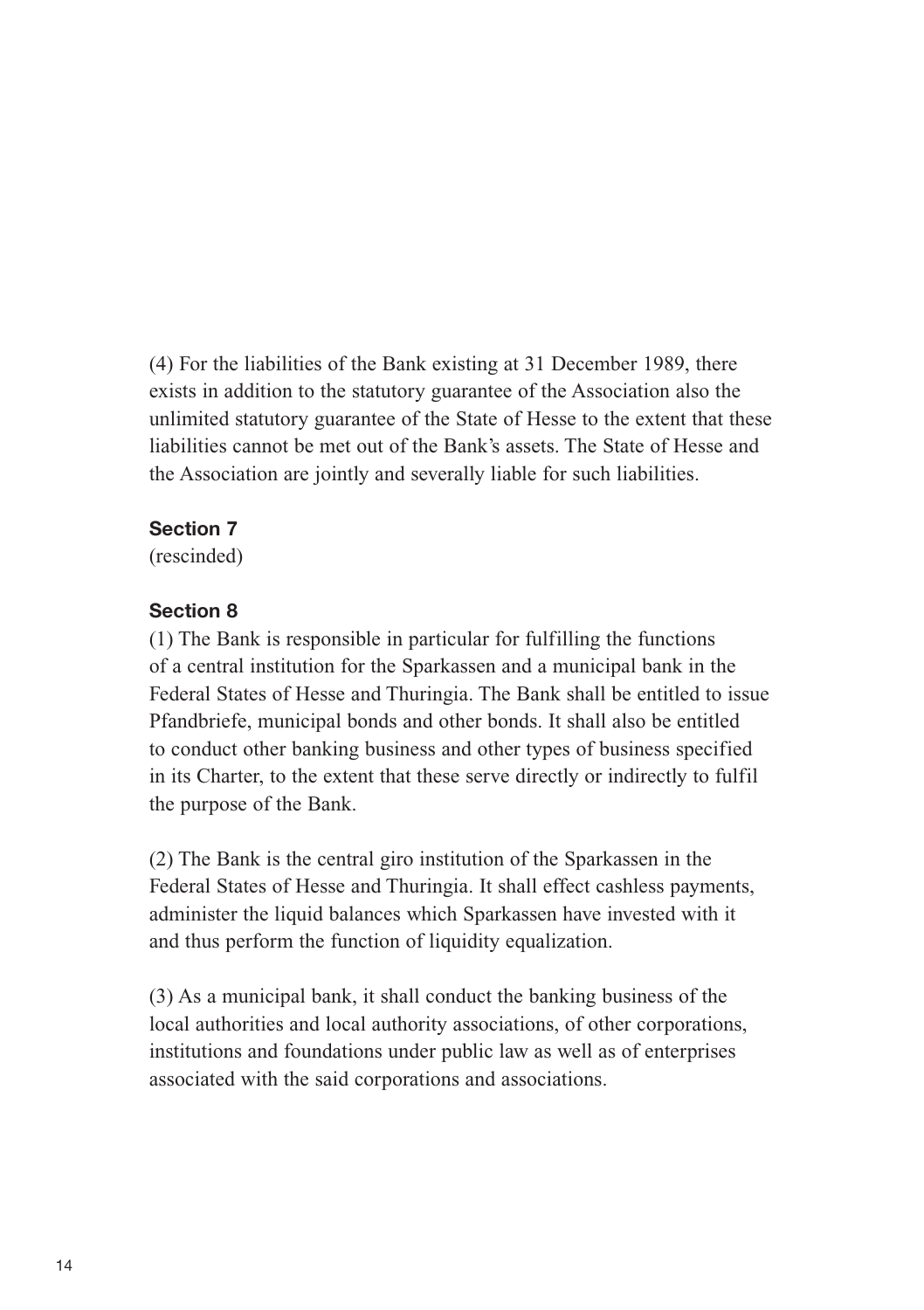(4) The Bank may perform trustee and public development functions on behalf of the Federal States of Hesse and Thuringia and other bodies of the public administration. In the field of public development, in particular housing and urban development, the economy, agriculture and environmental protection, these functions shall be performed by business divisions established at the Bank in Hesse and Thuringia. Having regard to the assumption of these functions by the Bank pursuant to sentences 1 and 2, the two Federal States may establish legally dependent entities under public law subject to their legal supervision and entrust these with the discharge of tasks within their jurisdiction in the course of public law procedure, as well as with other tasks, and also provide a statutory guarantee for such entities and undertake funding guarantees. Exercise of these functions must be in accordance with the EU's directives on state subsidies. A committee of the Supervisory Board can be established for each of these entities by an act of law, which act also defines the number of members, the composition and the functions of the committee. The entire responsibility of the Bank's executive bodies is to be maintained thereby. Insofar as regulations on the entities are laid down in the Charter of the Bank, such regulations require the agreement of the federal state liable for the entities concerned.

(5) The Bank operates a Bausparkasse (home loan and savings institution) in the Federal States of Hesse and Thuringia in accordance with the provisions of the Gesetz über Bausparkassen (German Building and Loan Association Act) under the designation "Landesbausparkasse Hessen-Thüringen" (Hessian-Thuringian State home loan and savings institution) as a legally dependent institution of the Bank; Section 13 of the present Treaty shall remain unaffected.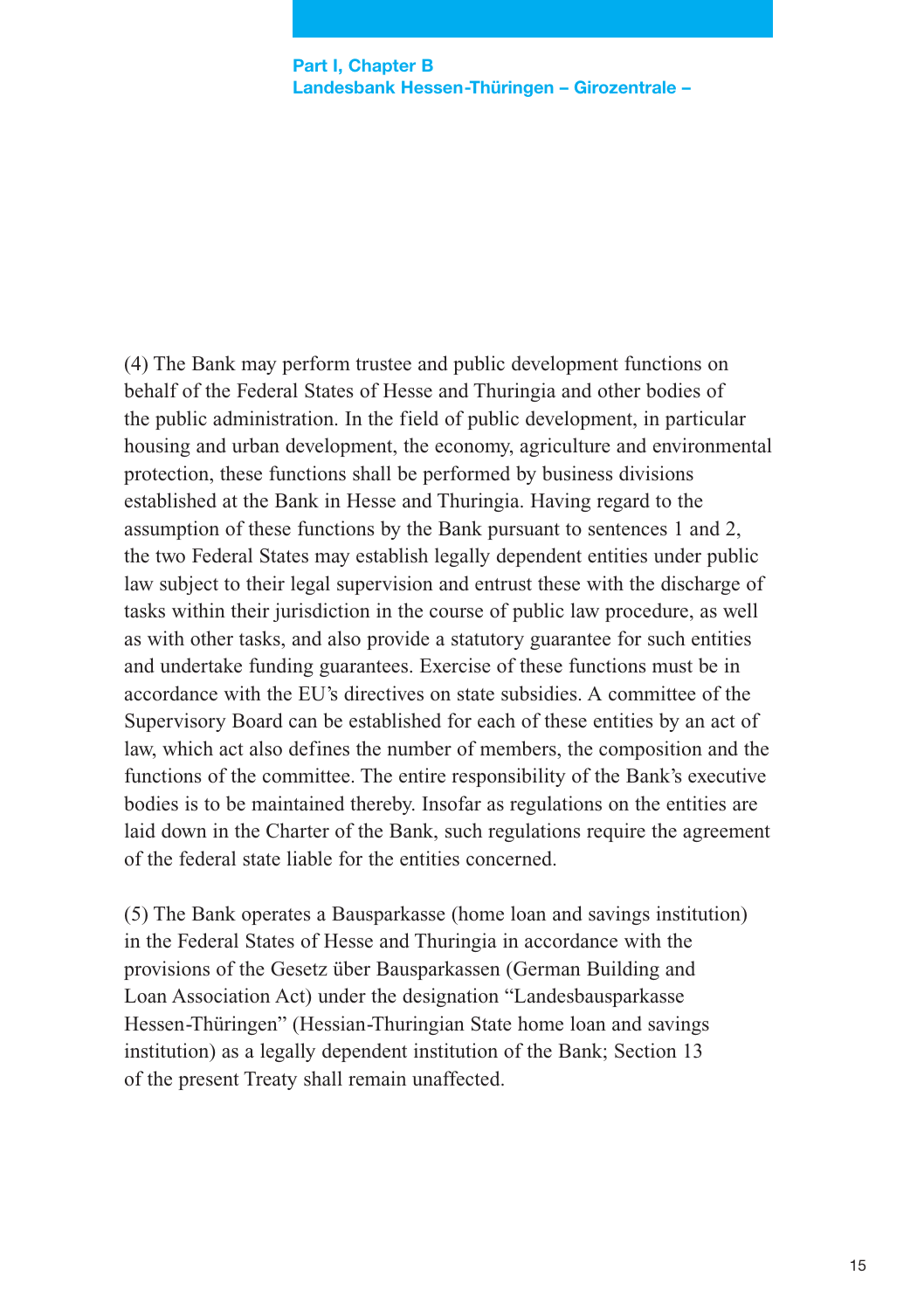## **Section 9**

The business of the Bank is to be conducted with due regard to commercial principles. General economic considerations are to be taken into account and the interests of the Sparkassen and local authorities are to be furthered. In consideration of the public mandate of the Bank, the achievement of profit is not the main object of business operations.

## **Section 10**

(1) The executive bodies of the Bank are:

- 1. the Board of Owners,
- 2. the Supervisory Board,
- 3. the Board of Managing Directors.

(2) The Board of Owners shall decide in the cases defined by law and in the Charter, in particular upon

- 1. the use of the distributable profit and the covering of losses,
- 2. the discharge from responsibility of the members of the Board of Managing Directors and the members of the Supervisory Board,
- 3. the appointment of the auditors for the annual statement of accounts and of auditors for particular cases,
- 4. the amendment of the Charter and in as far as this is provided for in the Charter and changes to the Bank's capital,
- 5. the establishment and the closure of branches.

It shall represent the Bank in accordance with its Charter vis-à-vis the members of the Board of Managing Directors and of the Supervisory Board.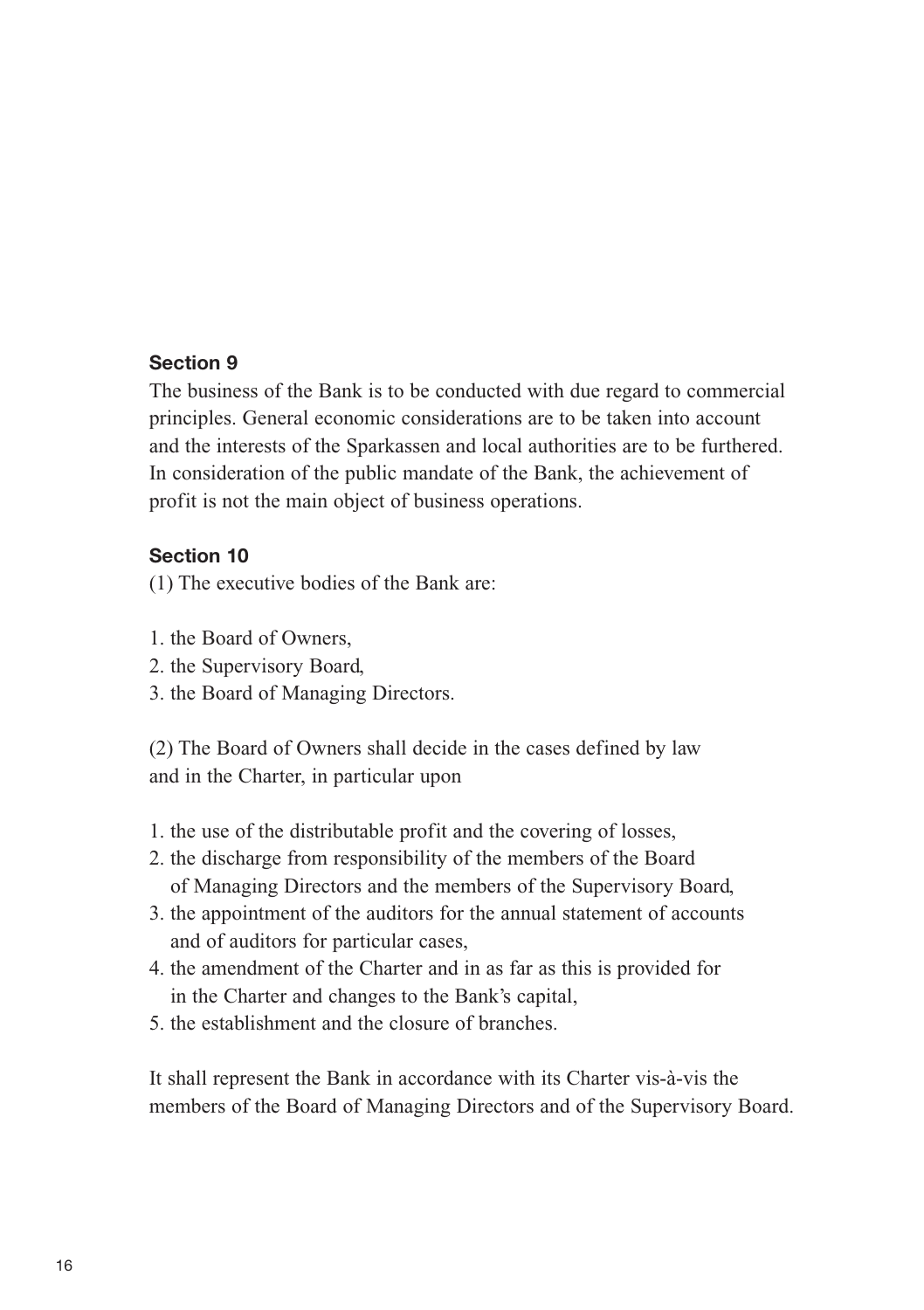(3) The Supervisory Board is in particular responsible for supervising the conduct of business of the Board of Managing Directors. The Supervisory Board may appoint one or more committees from among its members, to which individual tasks may be transferred in whole or in part, to the extent permitted by law. The composition of the Supervisory Board is regulated in such a way that one third of the members of the Supervisory Board is delegated by the staff of the Bank. Details concerning the election and the eligibility of the staff representatives in the Supervisory Board are laid down in Election Rules to be issued in the form of a regulation by the Minister responsible for state supervision (sentence 1 of para. 1 of Section 12 of the present Treaty); such regulation to require promulgation in both Federal States.

(4) If the Bank makes use of an organised market pursuant to Art. 2 para. 5 of the German Securities Trading Act (Wertpapierhandelsgesetz) in the version of 9 September 1998 (German Federal Law Gazette I p. 2709), most recently amended by the Act of 21 December 2007 (German Federal Law Gazette I p. 3198) for securities pursuant to Art. 2 para. 1 sentence 1 of the German Securities Trading Act that it has issued itself, the Supervisory Board, as the audit committee, shall be required to perform the tasks described in sentences 2 and 3. It shall monitor the accounting process, the efficacy of the internal control system, the internal auditing system and the risk management system and the audit of the annual and consolidated accounts. It shall verify and monitor the independence of the auditor and in particular the additional services provided by the auditor for the Bank. At least one member of the audit committee must be independent and must have expert knowledge either of accounting or of the auditing of accounts. The Supervisory Board may transfer the performance of these tasks to a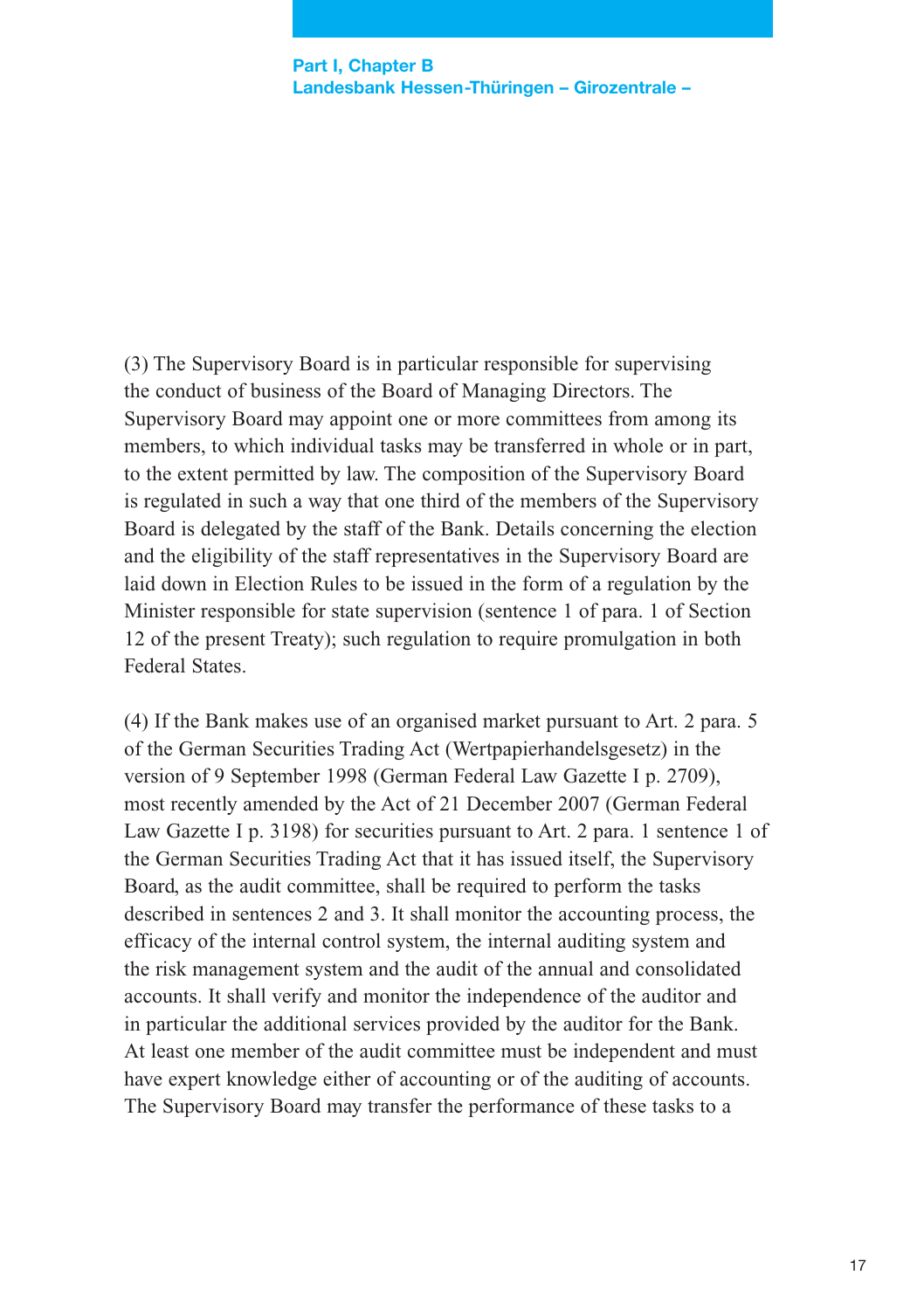committee that is formed from members of the Supervisory Board and has at least one member who satisfies the requirement described in sentence 4. Details are laid down in the Charter.

(5) The Board of Managing Directors shall conduct the business of the Bank and shall represent the Bank – with the exception of matters pursuant to sentence 2 of para. 2 of this Section – in and out of court vis-à-vis third parties.

## **Section 11**

(1) The further legal relationships of the Bank are laid down in the Charter adopted by the Hessian Savings Banks and Giro Association on 14 November 1990 and published in the Official Gazette for the State of Hesse for 1990 on page 2902. Any amendments to the Charter are decided upon by the Owner. The Charter may stipulate that amendments to the Charter be decided upon by the Board of Owners.

(2) Any amendments to the Charter require the approval of the supervisory authority. They have to be published in the Official Gazettes of the Federal States of Hesse and Thuringia, indicating the approval given.

## **Section 12**

(1) Para. 1 of Sect. 2 shall apply accordingly to state supervision. The supervisory authority can issue any and all decrees required to ensure that the business operations of the Bank conform with the laws, the Charter and other rules and regulations.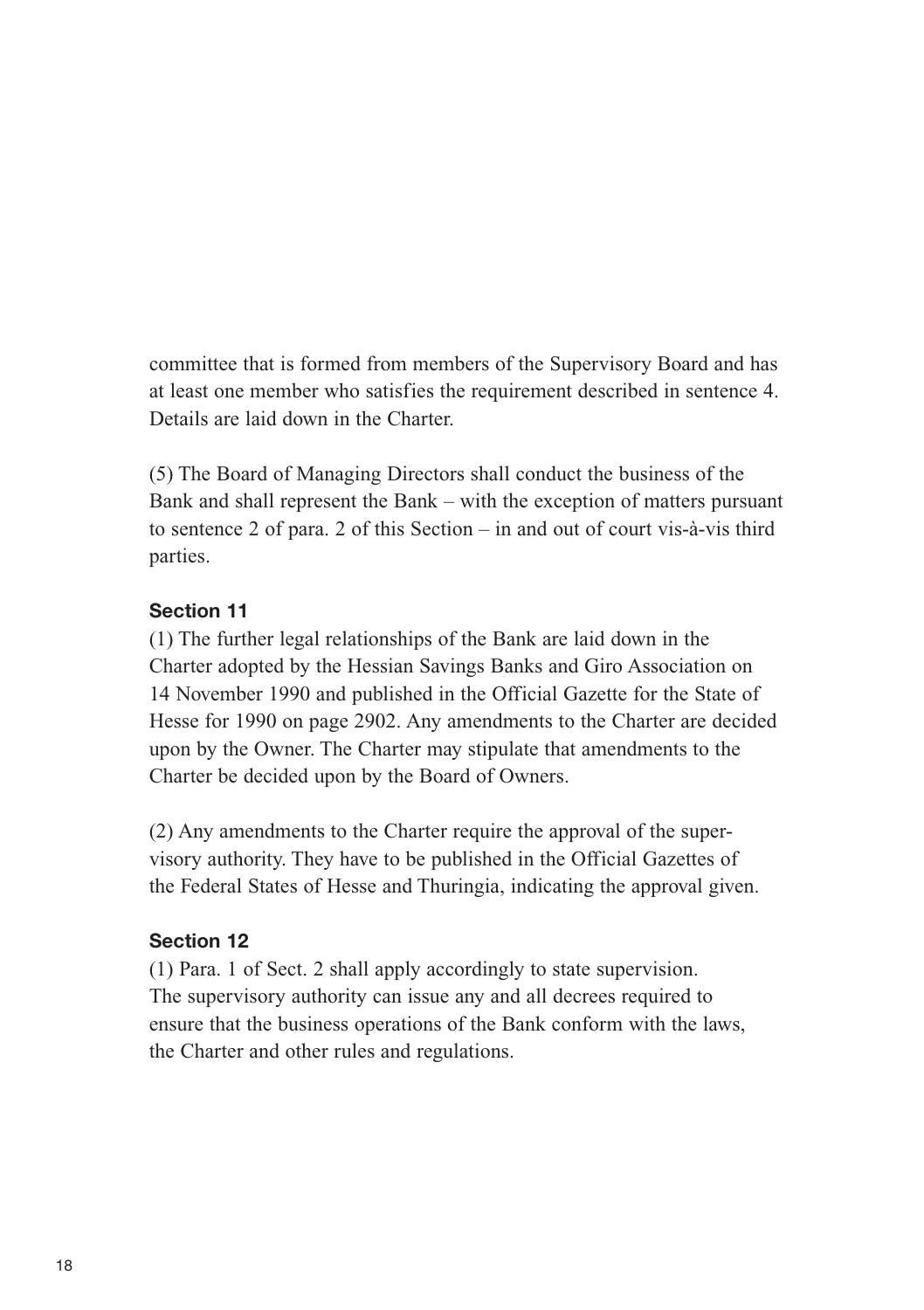(2) The lending limits for credits secured by real property require the approval of the supervisory authority.

(3) The supervisory authority shall be entitled to inform itself at any time on the affairs of the Bank, to carry out on-the-spot investigations, to request oral and written reports and to inspect documents and other records. The supervisory authority shall also be entitled to demand that the Supervisory Board and the Board of Owners be convened to deal with particular matters. The supervisory authority and the respective other Ministry shall be entitled to attend the meetings of these bodies.

(4) The Bank shall reimburse the Federal States of Hesse and Thuringia each for eighty percent of the expenses incurred by the supervisory authority within the framework of its supervisory activities to the extent they cannot be covered by fees or other refunds.

(5) The supervisory authority may appoint a trustee to supervise the cover for Pfandbriefe and municipal bonds issued by the Bank. This trustee shall receive an appropriate remuneration from the supervisory authority, which the Bank has to refund to respective treasury.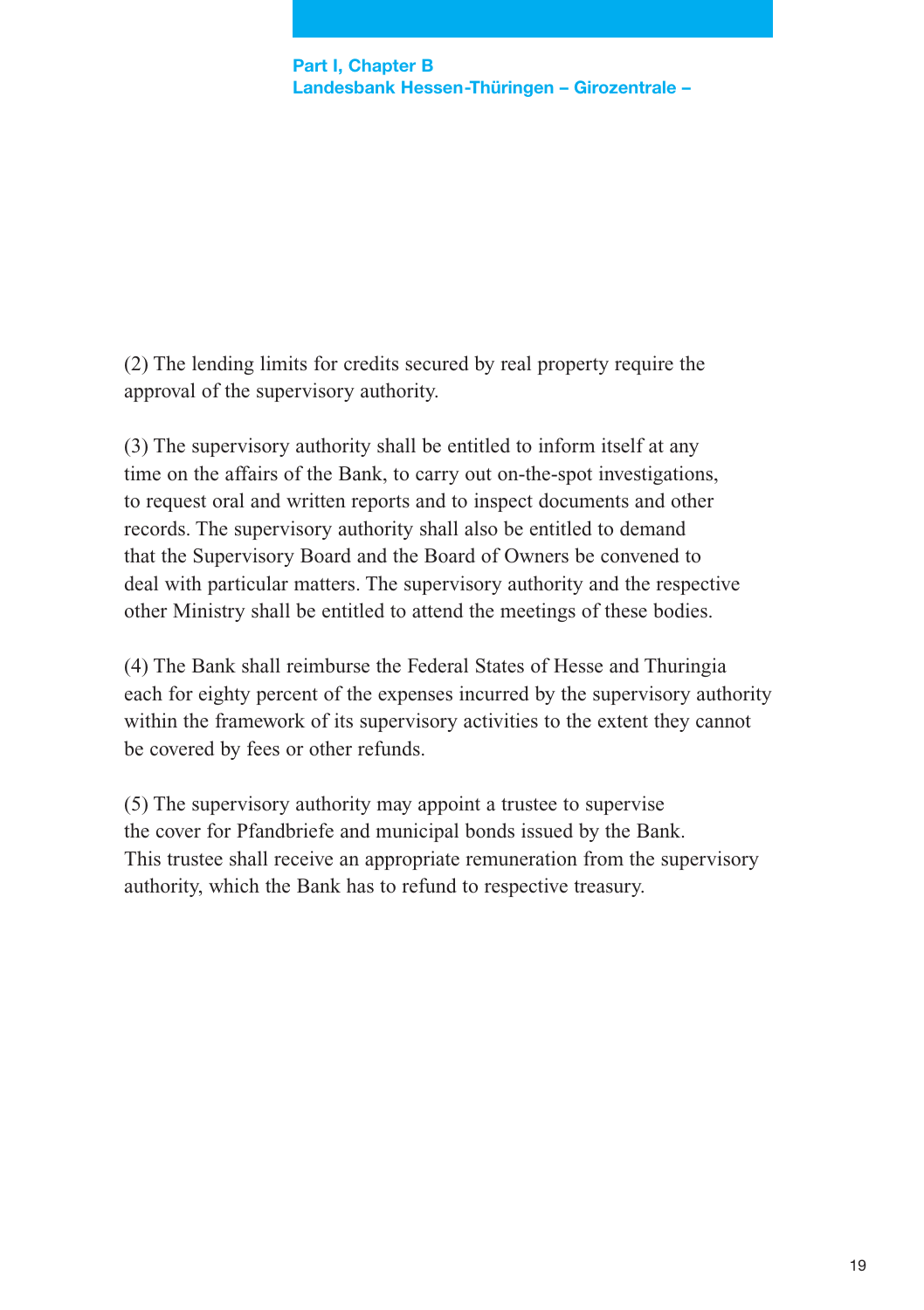## **Section 13**

(1) The Bank shall be entitled, after a decision has been taken by the Owner to that effect, or, in the event that there are several Co-owners (subsection 1), after a decision has been taken by the sole Owner or jointly by those Owners holding the majority of the Bank's capital – and with the approval of its supervisory authority,

- 1. to admit other legal entities under public law which may also acquire an interest in the Bank's capital – as Co-owners;
- 2. to merge with other public-law banking institutions also in other German Federal States – on the basis of a merger agreement by way of amalgamation, absorption or formation of a new entity upon universal succession, and in the event of a merger by absorption, the Bank may be both the absorbing and the absorbed institution;
- 3. to conclude agreements for the transfer of its assets, unless prohibited by federal law, upon universal succession in whole or in part to another credit institution under public law and to transfer the assets of its home loan and savings institution, safeguarding the interests of the savers, to a home loan and savings institution under public or private law, with the Bank or the Owner taking a participation in the capital of such credit institution, or with the Owner taking a full or partial participation in the capital of such home loan and savings institution or assuming liability for such home loan and savings institution. In the event of the transfer in full of the assets of the Bank against the purchase of shares on its own behalf, the responsibilities of the Bank shall be limited to those of a holding institution, otherwise, it will cease to exist after completion of the asset transfer, without liquidation;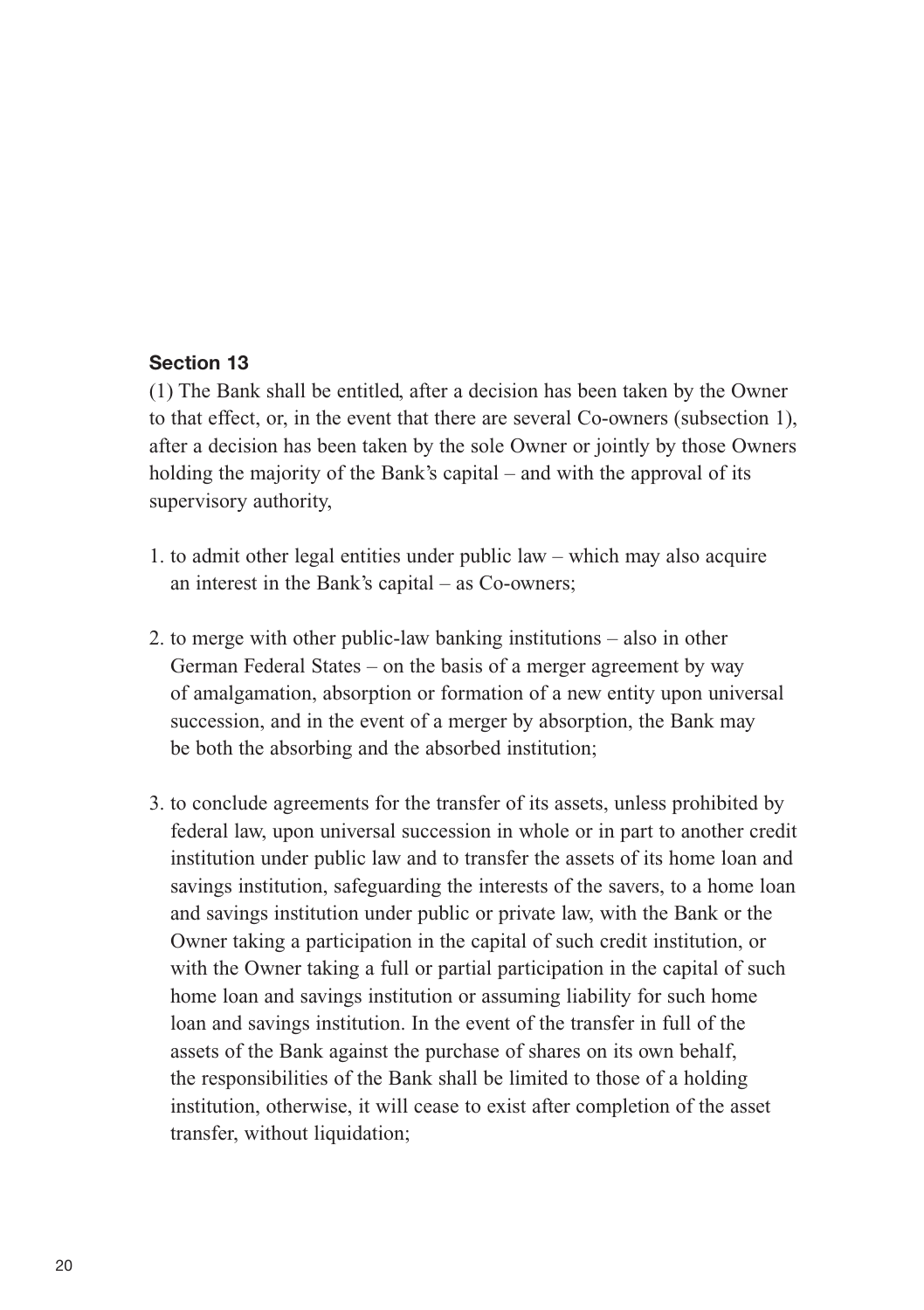- 4. to conclude agreements with other credit institutions under public law according to which these institutions take a participation in the Bank's equity. Such agreements must contain provisions concerning the liability, the share in profits or losses and in the reserves, as well as the representation in the executive bodies of the Bank;
- 5. to change its legal form to a stock corporation in accordance with federal law. The Owner shall be considered the founder of the stock corporation. It shall subscribe to the shares of the stock corporation. The Articles of Association of the stock corporation shall be established by the representative body of the Owner.

(2) The Bank shall be entitled to accept investments from third parties in the form of participation rights (Genussrechtskapital) and the typical silent participation pursuant to the Banking Act, as amended, as well as take an interest in other public-law or private-law banking institutions. For the participation of the Bank in the share capital of Sparkassen, the consent of the state governments of the parties to the agreement is required. This also applies if a Sparkasse in which the Bank as owner or shareholder has a majority holding participates in the share capital of other Sparkassen.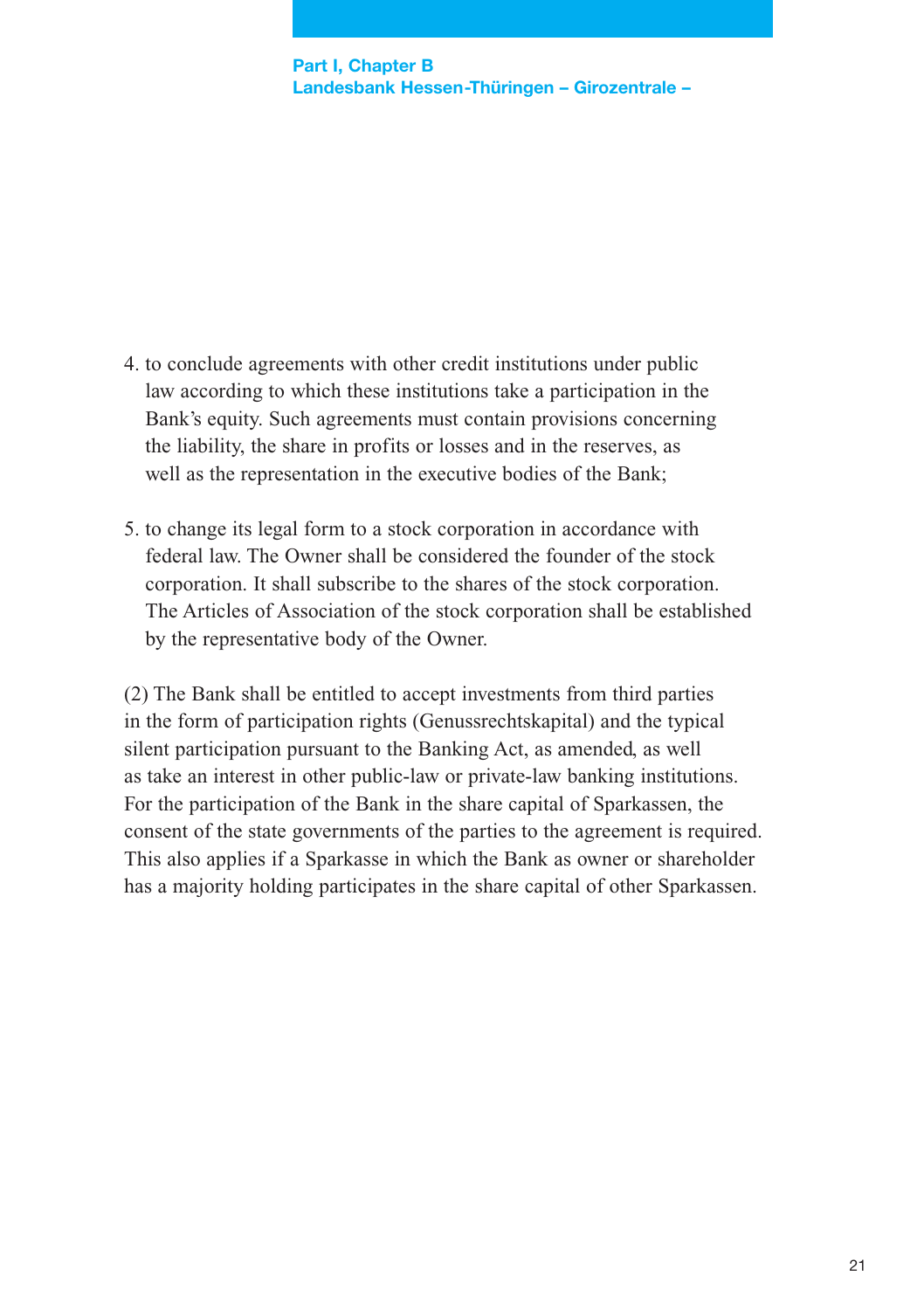(3) For the implementation of the above, the Charter of the Bank may, in the cases described in subsections 1, 2 and 4 of para. 1 above and notwithstanding the rules and regulations set out in Chapter B determine:

- 1. the legal nature of the Bank as a public-law entity, the registered office as a multiple registered office and the keeping of a seal by the Bank (Section 4);
- 2. the shareholding in the capital of the Bank including the transfer of shares in the ordinary capital held by the Savings Banks and Giro Association Hesse-Thuringia to third parties and the transfer of shares in the ordinary capital held by third parties to the Savings Banks and Giro Association Hesse-Thuringia;
- 3. the relationship between the executive bodies of the Bank in the case of the elimination of the Board of Owners or changes to its area of responsibility (paras. 1 and 2 of Section 10) and in the case of changes to the composition of the Supervisory Board laid down in para. 3 of Sect. 10.

In the case mentioned in the second sentence of subsection 3 of para. 1, the changes mentioned in the first sentence of subsection 3, which deviate from the provisions of Chapter B, may be laid down in the Charter of the Bank to reflect the change in its business purpose.

## **Section 14**

(rescinded)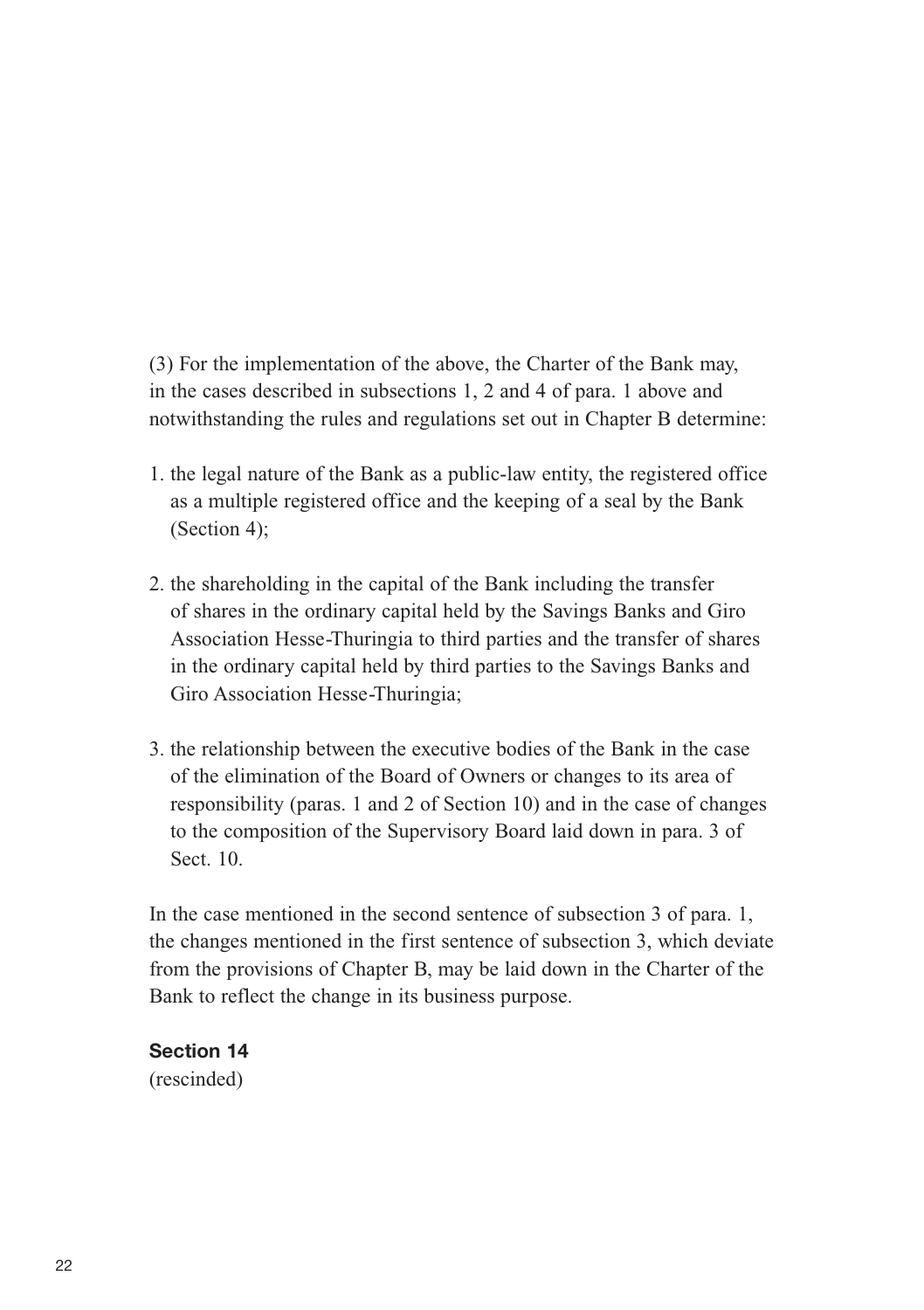**Part I, Chapter C Öffentliche Versicherungsanstalten**

## **Chapter C Öffentliche Versicherungsanstalten**

**Sections 15 to 32** (rescinded)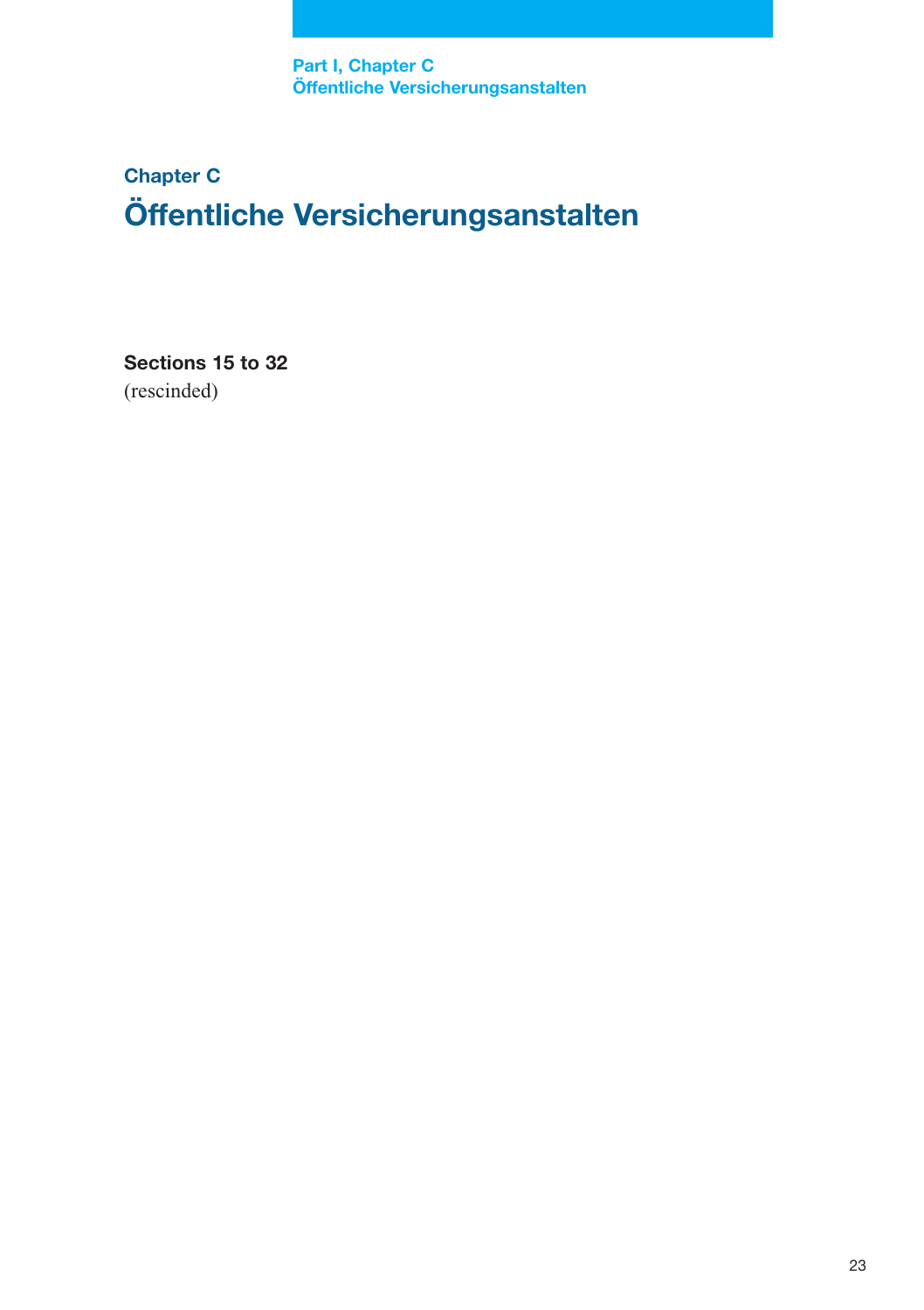## **Chapter D**

# **Common Regulations for the Association and the Bank**

## **Section 33**

(1) The Charter of the Hessian Savings Banks and Giro Association shall be immediately adapted by the General Meeting of the Association to the provisions of the present Treaty. The adapted Charter shall be published, with reference to be made to the approval given by the supervisory authority, in the Official Gazettes for the Federal States of Hesse and Thuringia.

(2) The Charter of the Bank has to be adapted immediately to the terms and conditions of the present Treaty and to be published in accordance with the second sentence of para. 2 of Sect. 11 referring to the approval given pursuant to the first sentence of para. 2 of Sect. 11.

(3) The name of the Bank can be determined in its Charter in deviation from the present Treaty. The parts of the names referring to the Federal States of Hesse and Thuringia shall be treated equally.

## **Section 34**

(1) The Hessian Law concerning Personnel Representation shall be applicable to the Association and the Bank in its respectively current wording.

(2) The Thuringian Data Protection Act in its currently valid wording, including its references to the German Federal Data Protection Act, as well as section 34 of the Hessian Data Protection Act in its currently valid wording concerning data protection in connection with employer/employee relationships, shall be applicable to the Association and the Bank. The supervision of compliance with the provisions concerning data protection is exercised by mutual agreement between the Hessian and the Thuringian commissioner for data protection. Para. 1 of Sect. 2 shall apply accordingly; the administrative agreement shall be concluded by the two commissioners for data protection.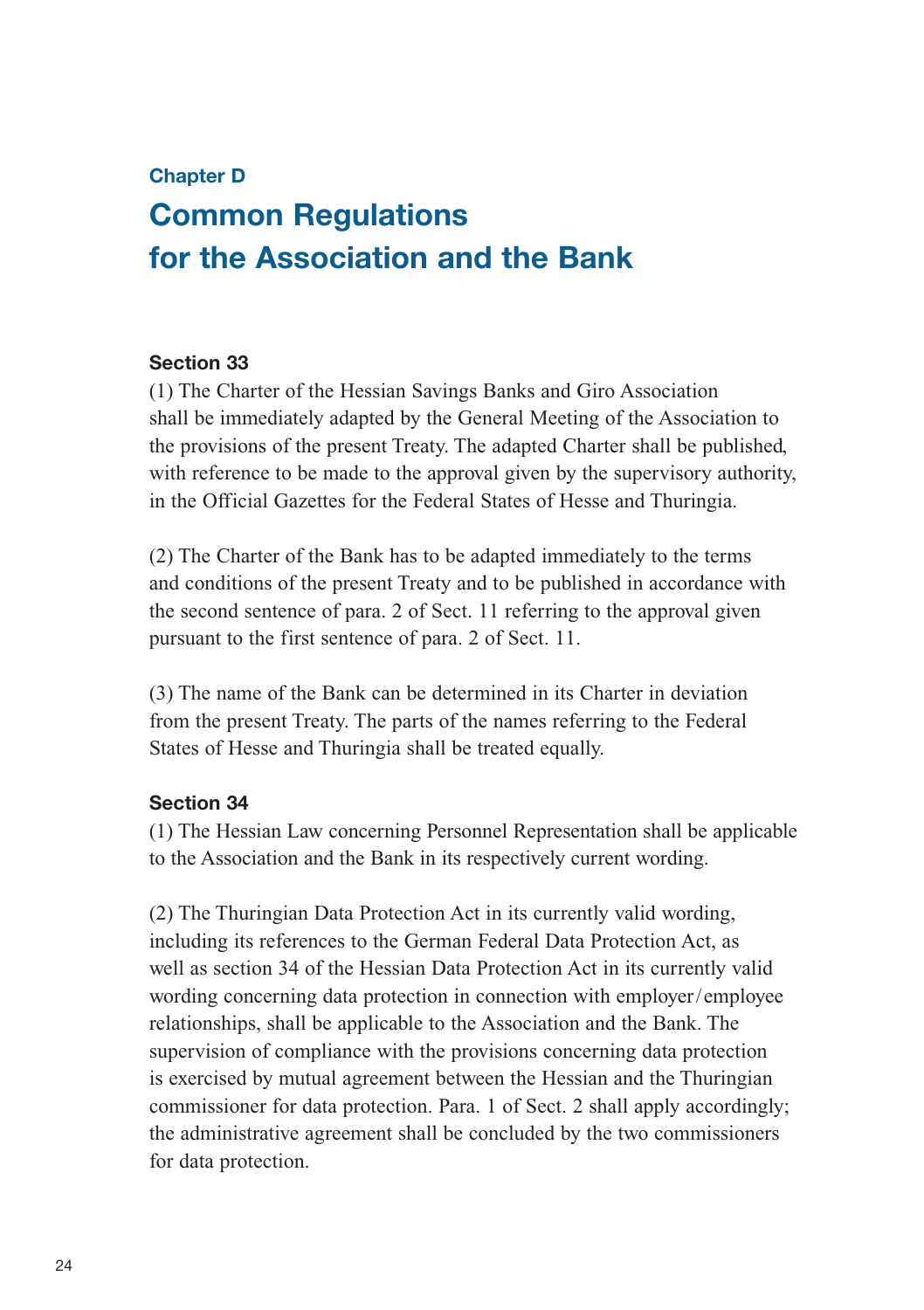**Part I, Chapter D Common Regulations for the Association and the Bank** 

- (3) In relation to the Association and the Bank:
- 1. insofar as Hesse is concerned, the first sentence of para. 1 of Sect. 111 of the Hessian State Budget Regulation (Landeshaushaltsordnung) shall not be applicable to the Association, the first sentence of para. 2 of Sect. 112 of the Hessian State Budget Regulation shall not be applicable to the Bank and Öffentliche Versicherungsanstalten,
- 2. insofar as Thuringia is concerned, the first sentence of para. 1 of Sect. 111 of the Thuringian State Budget Regulation shall not be applicable to the Association, the first sentence of para. 2 of Sect. 112 of the Thuringian State Budget Regulation shall not be applicable to the Bank and Öffentliche Versicherungsanstalten.

## **Section 35**

Insofar as tax revenues of the Association and the Bank are not by act of law to be allocated to the Federal States of Hesse and Thuringia, compensation in accordance with the economic source of such revenues is deemed agreed upon. Any costs incurred shall be borne accordingly by the parties to the present Treaty.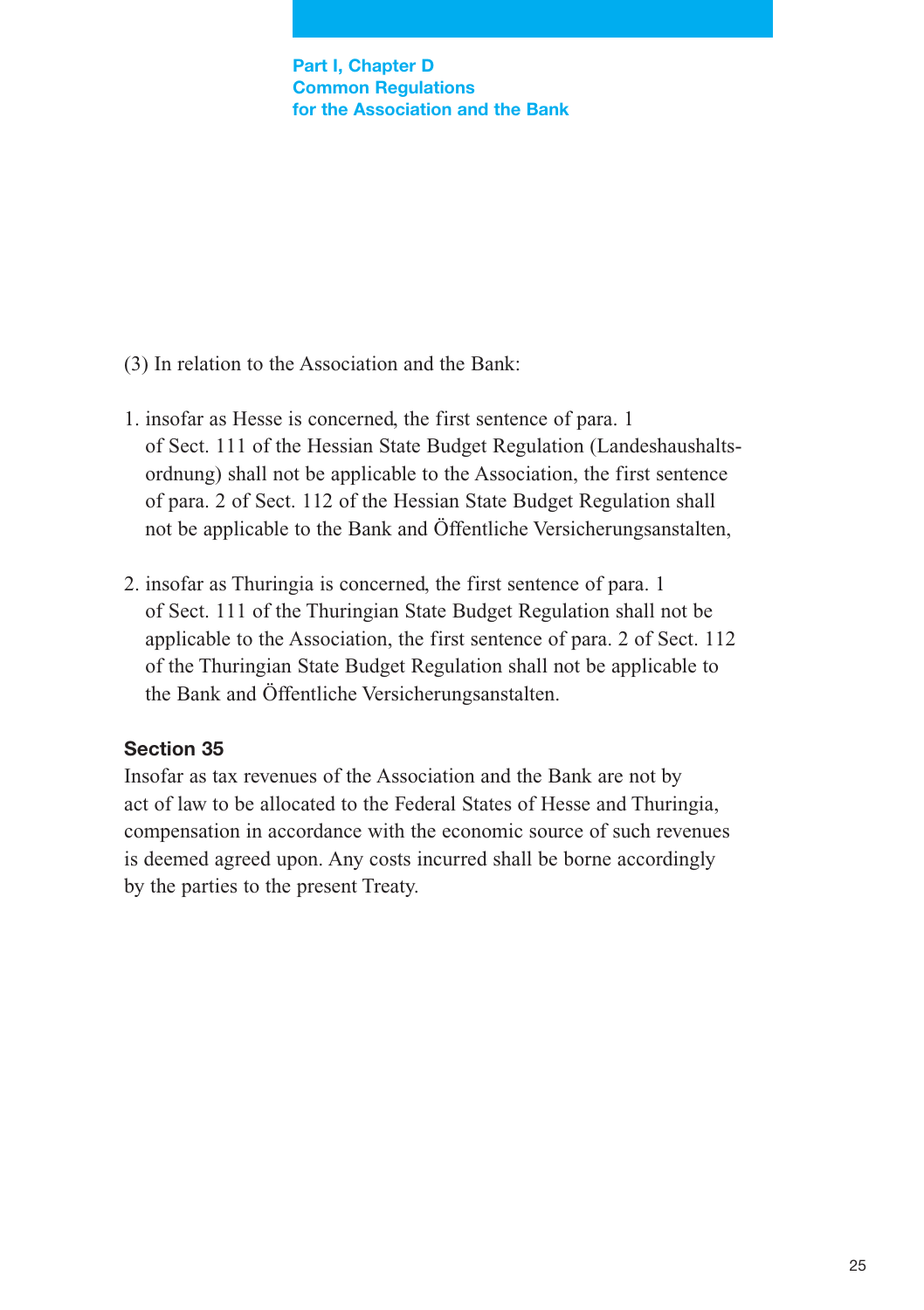## **Chapter E**

# **Further Development of the Joint Institutions of the Savings Bank Organization Hesse-Thuringia**

## **Section 36**

Due to their mutual responsibility for the Sparkasse system in Hesse and Thuringia, the contracting parties attach great importance to the further development of the joint institutions of the Sparkassen in Hesse and Thuringia – currently the Bank.

It is therefore agreed between the parties in the interest of a long-term safeguarding and maintenance of competitiveness of the institutions named in the first sentence and, where applicable, of further similar institutions, that they will provide support in connection with any fundamental structural changes at these institutions that are considered necessary by a majority of the Owners pursuant to Sect. 13, para. 1 and Sect. 32 for the purpose of adapting to changing structures and sizes in the area of the public-law banking and insurance systems, within the framework of the rules and regulations laid down in the present Treaty. Fundamental structural changes are particularly those enumerated in Sect. 13, paras. 1 and 2, Sect. 32, para. 1.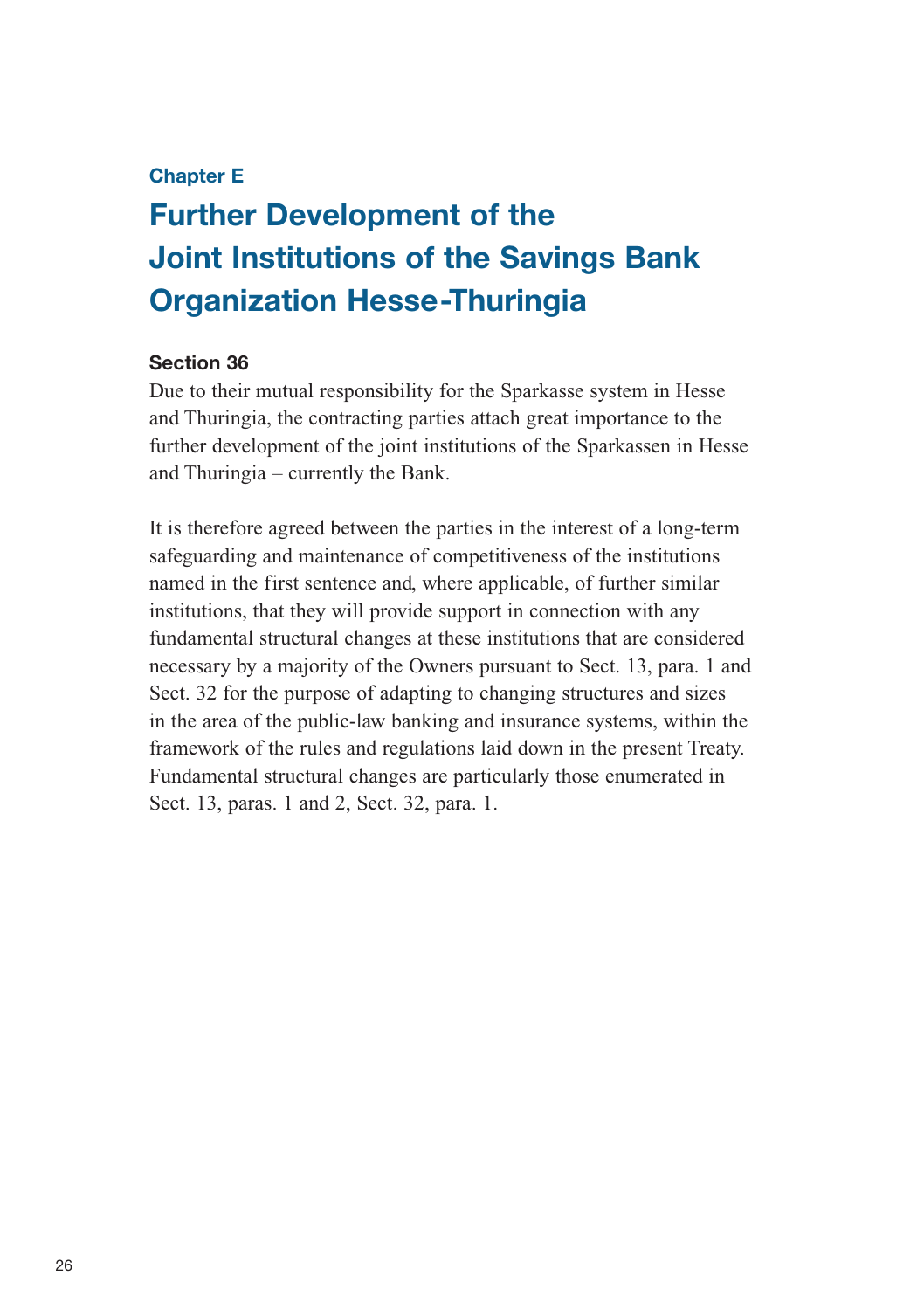## **Part II Sparkasse Legislation**

## **Section 37**

(1) The contracting parties shall strive to achieve uniform Sparkasse legislation to the largest possible extent, unless specific circumstances in the Federal States require different rules and regulations. The contracting parties are committed to the public-law Sparkasse system. The transfer of the share capital of the Sparkassen to natural or legal persons under private law is excluded.

(2) Notwithstanding the above, the supervisory authorities of both Federal States supervise the Sparkassen domiciled and active in their respective territory. The supervisory authorities of both Federal States shall inform each other on matters of this supervision, in particular on any questions and facts which are of mutual interest.

## **Section 38**

Sparkassen in Hesse and Thuringia may merge with other Sparkassen, also in other German Federal States; details have to be laid down in a treaty between the Federal States concerned.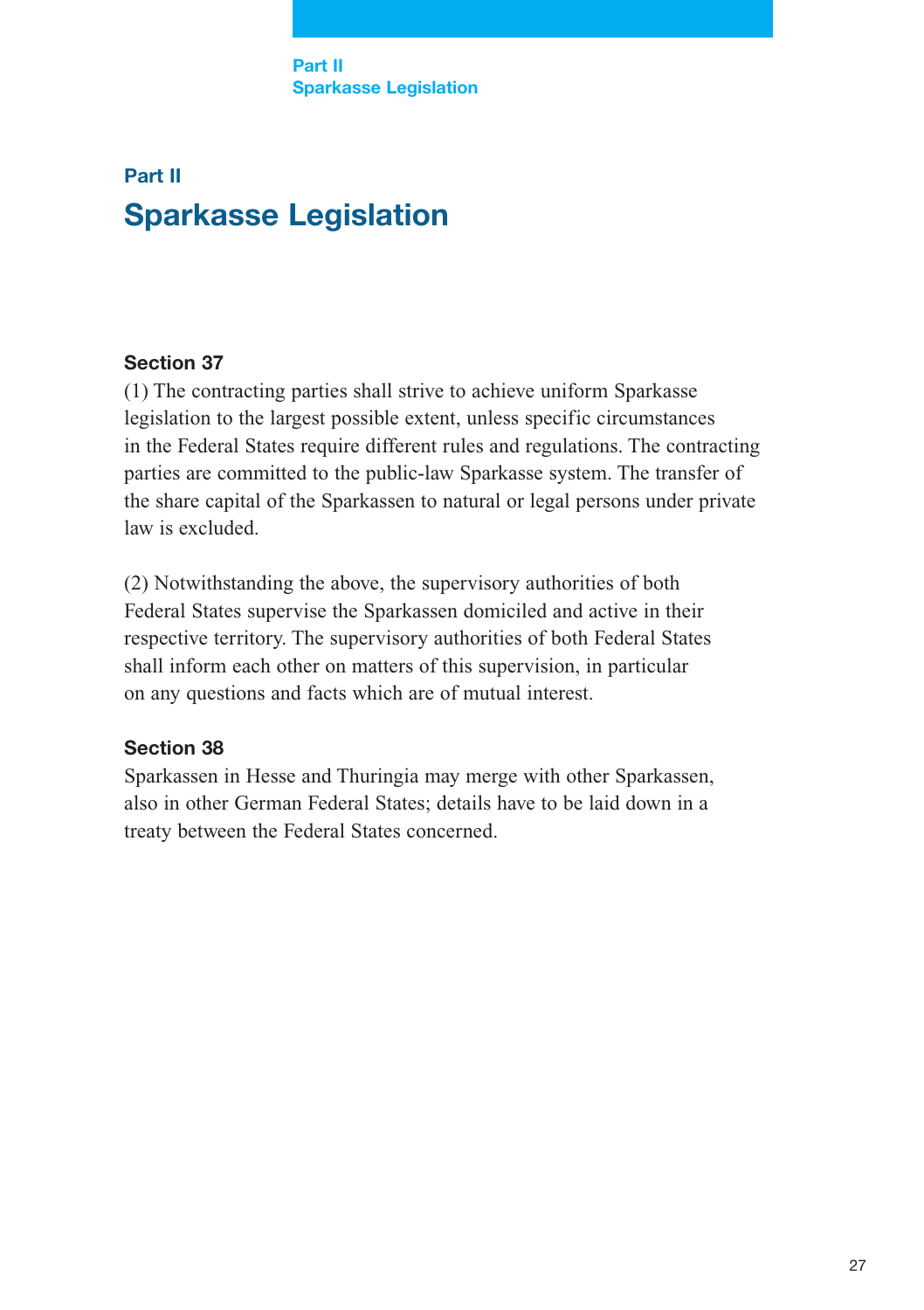## **Part III Final Provisions**

## **Section 39**

(1) Each of the Federal States may apply for a joint discussion between the ministers responsible for the supreme supervision of Sparkassen or the supervision of insurance companies concerning questions of interpretation and execution of the present Treaty.

(2) Should any of the provisions of this Treaty be or become invalid, the remaining provisions shall remain unaffected. The invalid provision is to be replaced by a new provision which corresponds to the intent of purpose of such invalid provision.

(3) Each State can propose changes to the treaty – the treaty partners will then enter promptly into the corresponding negotiations. The Savings Banks and Giro Association Hesse-Thuringia is to be consulted in good time.

## **Section 40**

The present Treaty may be terminated by any of the contracting parties by giving two years' notice as of the end of a calendar year.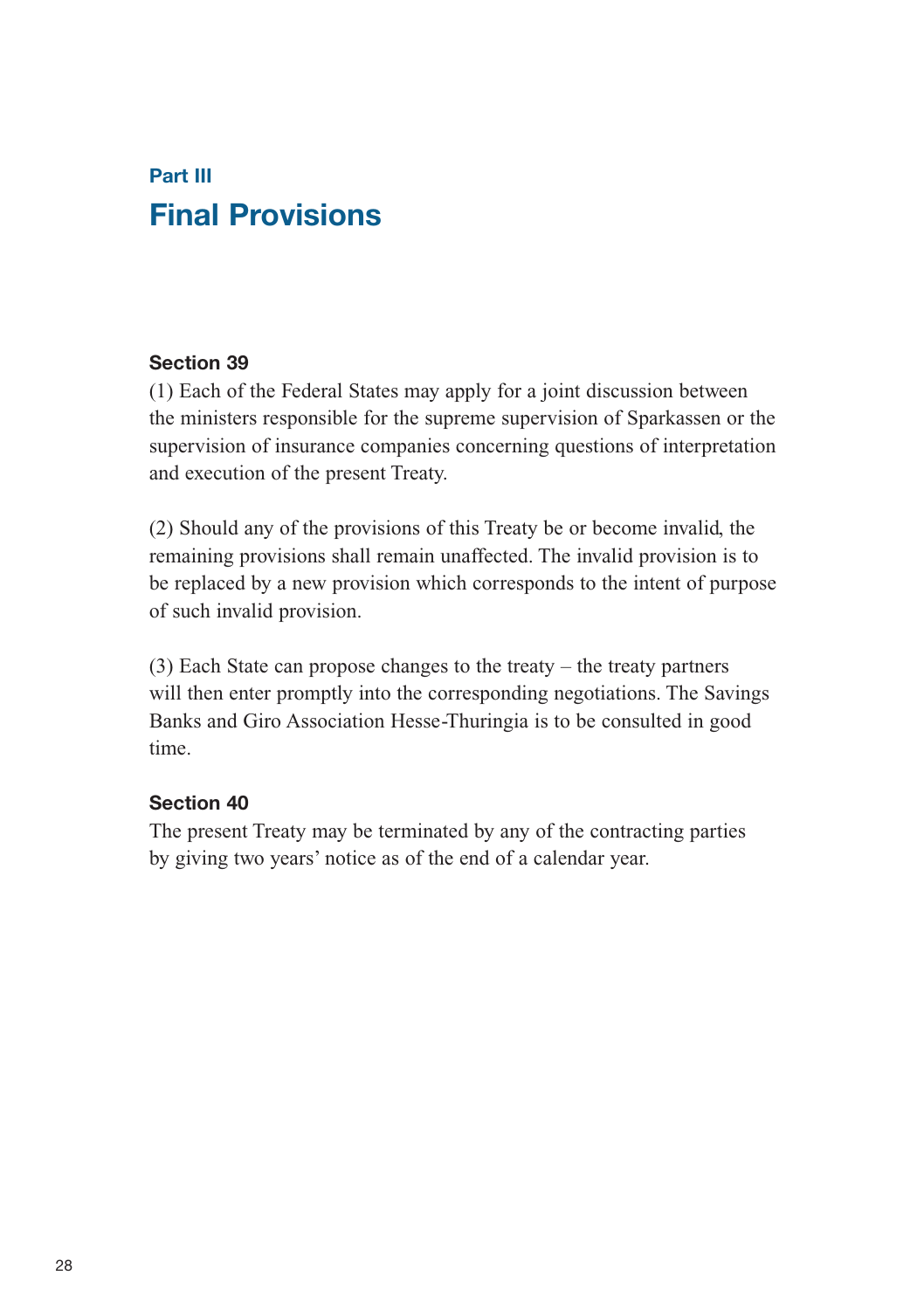

## **Section 41**

- (1) Upon the expiration of the present Treaty
- a) the Thuringian members of the Association cease to be members of the Savings Banks and Giro Association Hesse-Thuringia;
- b) the Landesbank Hessen-Thüringen Girozentrale shall cease its activities as the central institution for the Sparkassen and – at the request of the Free State of Thuringia – its activities as a municipal bank in Thuringia;
- c) the contracting parties shall enter into negotiations at the corresponding request of the Free State of Thuringia, with the aim of terminating the activities of the home loan and savings institution in Thuringia, whilst protecting the interests of home loan and savings customers in both Federal States.

(2) The proprietary claims of the Thuringian Sparkassen in the event of their withdrawal from the Association follow from the Charter of the Association.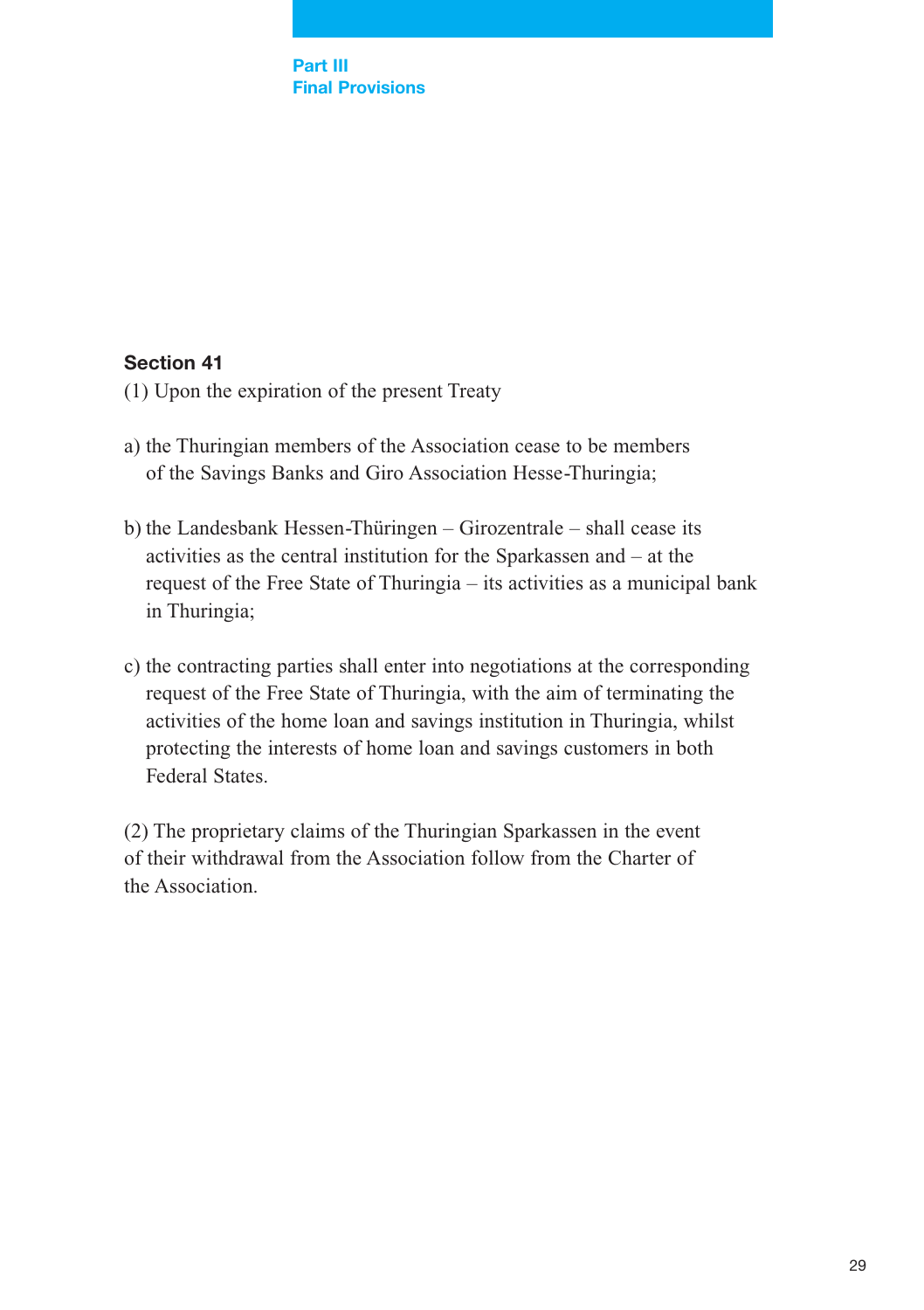## **Section 42**

The present Treaty is subject to ratification. The instruments of ratification shall be exchanged. The amendments to the present Treaty shall enter into force on the first day of the month following the exchange of the instruments of ratification.

Frankfurt am Main, March 10, 1992

The Hessian The Thuringian

Minister-President Minister-President

Eichel Dr. Vogel

The Hessian Minister for The Thuringian Minister for Economic Affairs, Transportation Economic Affairs and Technology and Transportation

Welteke Dr. Bohn